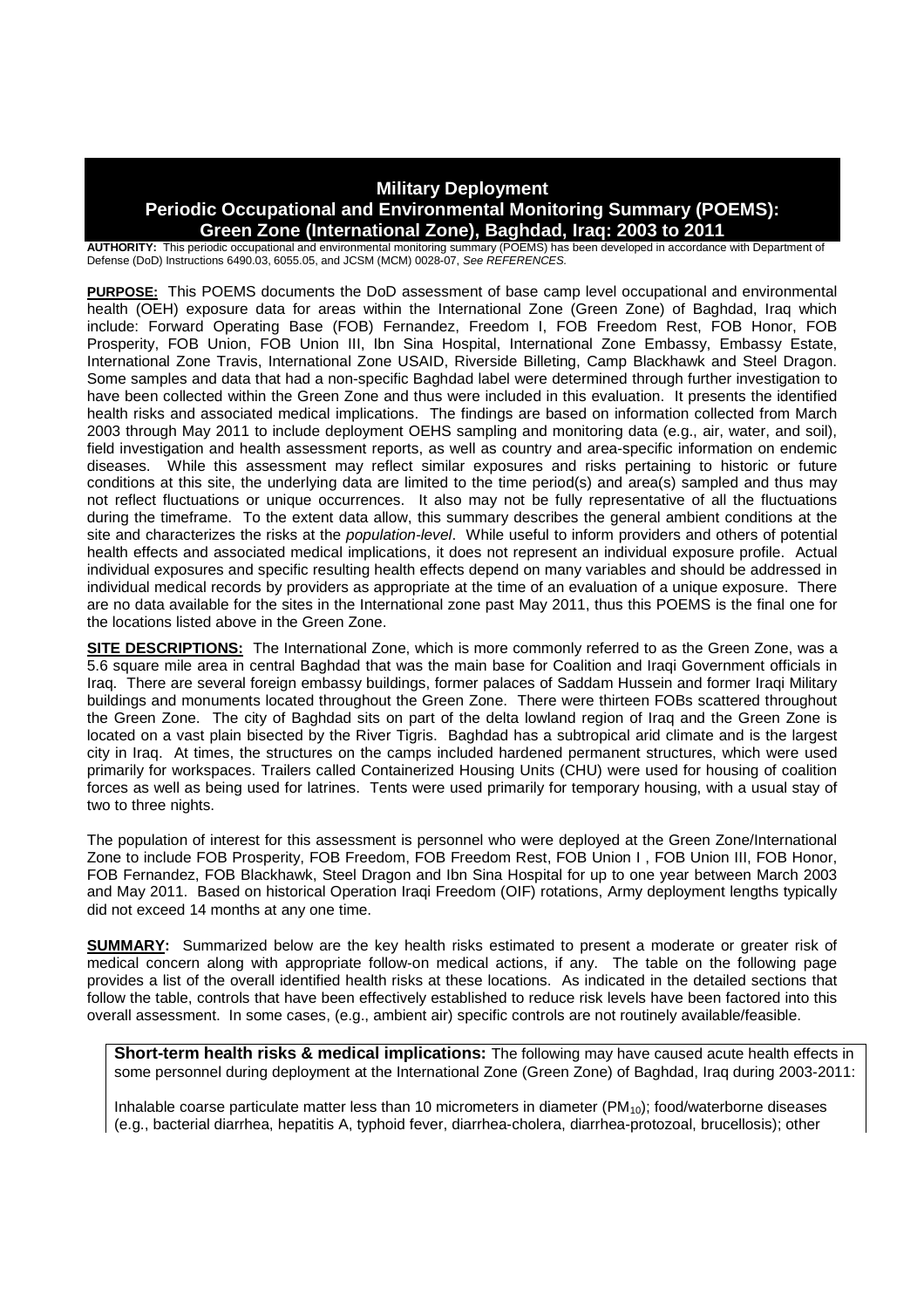endemic diseases (malaria, cutaneous leishmaniasis, Crimean-Congo hemorrhagic fever, sandfly fever, leptospirosis, schistosomiasis, Tuberculosis (TB), rabies, Q fever); heat stress; and continuous noise. For food/waterborne diseases (e.g., bacterial diarrhea, hepatitis A, typhoid fever, diarrhea-cholera, diarrheaprotozoal, brucellosis), if ingesting local food and water, the health effects can temporarily incapacitate personnel (diarrhea) or result in prolonged illness (hepatitis A, typhoid fever, brucellosis). Risks from food/waterborne diseases may have been reduced with preventive medicine controls and mitigation, which includes hepatitis A and typhoid fever vaccinations and only drinking from approved water sources in accordance with standing USCENTCOM policy. For other vector-borne endemic diseases (cutaneous leishmaniasis, Crimean-Congo hemorrhagic fever, sandfly fever), these diseases may constitute a significant risk due to exposure to biting vectors; risk reduced to Low by proper wear of the treated uniform, application of repellent to exposed skin and bed net, and appropriate chemoprophylaxis, as well as minimizing areas of standing water and other vector-breeding areas. For water contact diseases (leptospirosis, schistosomiasis) activities involving extensive contact with surface water increase risk. For respiratory diseases (TB), personnel in close-quarter conditions could have been at risk for person-to-person spread. Animal contact diseases (rabies, Q fever), pose year-round risk. For heat stress, risk can be greater during April through October and greater for susceptible persons including those older than 45, of low fitness level, unacclimatized, or with underlying medical conditions. Risks from heat stress may have been reduced with preventive medicine controls, work-rest cycles, and mitigation. For continuous noise, the risk is high to individuals working near major noise sources without proper hearing protection; there is low risk to the majority of personnel and to individuals working near major noise sources who use proper hearing protection. Air quality: For  $PM_{10}$  and for particulate matter less than 2.5 micrometers in diameter (PM<sub>2.5</sub>), (although the PM<sub>2.5</sub> overall short-term risk was not evaluated due to insufficient data), exposures may result in mild to more serious short-term health effects (e.g., eye, nose or throat and lung irritation) in some personnel while at this site, particularly exposures to high levels of dust such as during high winds or dust storms. For  $PM_{10}$  and  $PM_{2.5}$ , certain subgroups of the deployed forces (e.g., those with pre-existing asthma/cardio-pulmonary conditions) are at greatest risk of developing notable health effects. Although no samples were taken near the FOB Honor burn pit to evaluate short-term risk, there were open burning operations outside the Green Zone perimeter – see section 10.7. For burn pits, exposures to high levels of  $PM_{10}$  and  $PM_{2.5}$  in the smoke may also result in mild to more serious short-term health effects (e.g., eye, nose or throat and lung irritation) in some personnel and certain subgroups while at this site. Although most short-term health effects from exposure to particulate matter and burn pit smoke should have resolved post-deployment, providers should be prepared to consider the relationship between deployment exposures and current complaints. Some individuals may have sought treatment for acute respiratory irritation during their time at the International Zone (Green Zone) of Baghdad, Iraq. Personnel who reported with symptoms or required treatment while at this site should have exposure and treatment noted in medical record (e.g., electronic medical record and/or on a Standard Form (SF) 600 (*Chronological Record of Medical Care*).

**Long-term health risks & medical implications:** The hazards associated with potential long-term health effects at the International Zone (Green Zone) of Baghdad, Iraq, include Leishmaniasis-visceral infection and continuous noise.

Leishmaniasis is transmitted by sand flies. Visceral leishmaniasis (a more latent form of the disease) causes a severe febrile illness, which typically requires hospitalization with convalescence over 7 days. The leishmaniasis parasites may survive for years in infected individuals. Consequently, this infection may go unrecognized until infections become symptomatic years later. For continuous noise, the long-term risk is high to individuals working near major noise sources without proper hearing protection; there is low risk to the majority of personnel and to individuals working near major noise sources who use proper hearing protection.

Air quality: Although particulate matter less than 10 micrometers in diameter (PM<sub>10</sub>) was not evaluated for long-term risk due to no available health guidelines, the area was a dusty desert environment. In addition, though there were no burn pit samples taken near the FOB Honor burn pit to evaluate long-term assessment, there were open burning operations outside the Green Zone perimeter – see section 10.7. For inhalational exposure to high levels of dust,  $PM_{10}$  and  $PM_{25}$ , such as during high winds or dust storms, and for exposure to burn pit smoke, it is considered possible that some otherwise healthy personnel who were exposed for a long-term period to dust and particulate matter could develop certain health conditions (e.g.,

> Page 2 of 28 Reviewed by CENTCOM SG (20 February 2013) Final Approval Date (16 December 2013)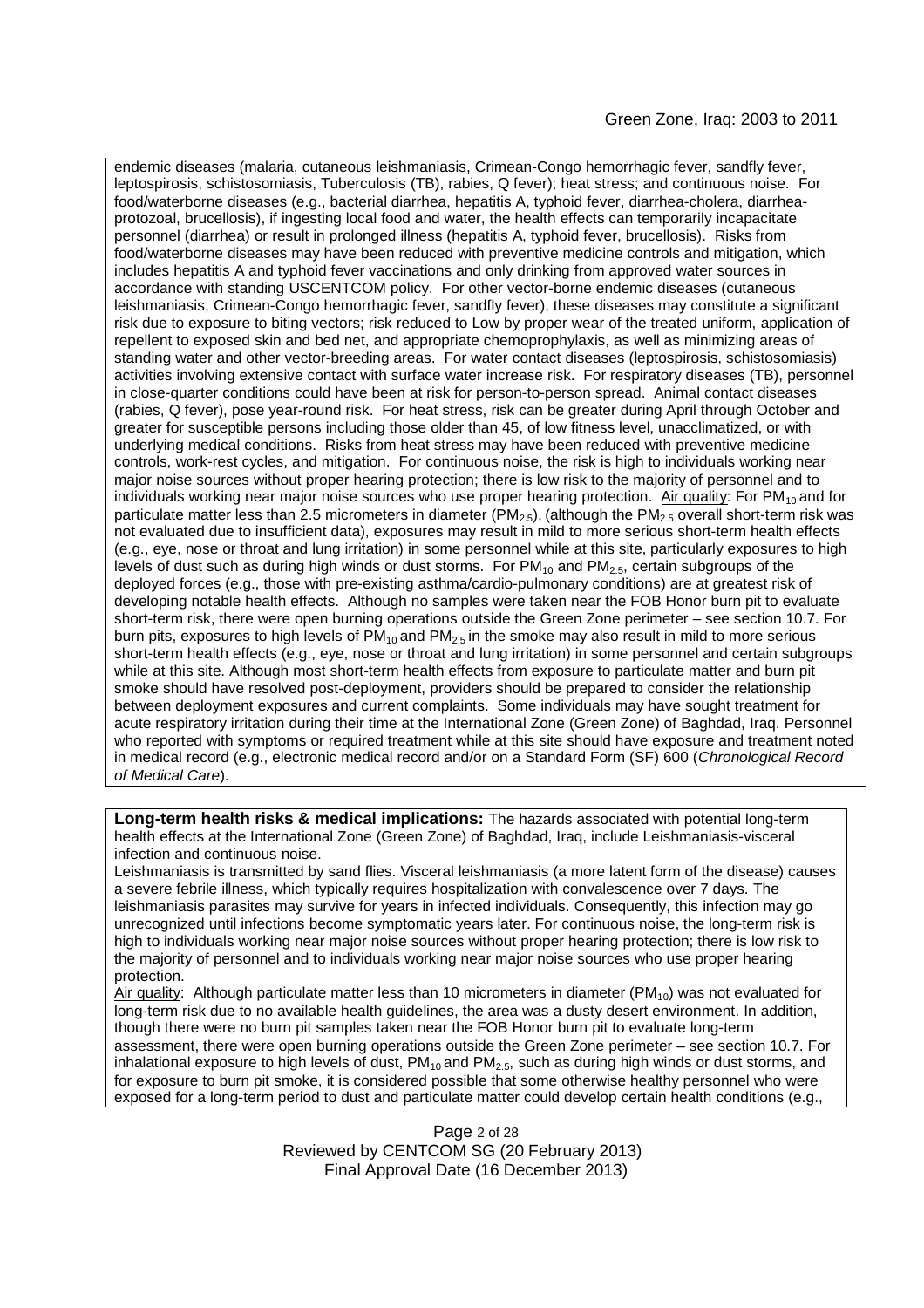reduced lung function, cardiopulmonary disease). Personnel with a history of asthma or cardiopulmonary disease could potentially be more likely to develop such chronic health conditions. While the dust and particulate matter exposures and exposures to burn pits are acknowledged, at this time there were no specific recommended, post-deployment medical surveillance evaluations or treatments. Providers should still consider overall individual health status (e.g., any underlying conditions/susceptibilities) and any potential unique individual exposures (such as burn pits, incinerators, occupational or specific personal dosimeter data) when assessing individual concerns. Certain individuals may need to be followed/evaluated for specific occupational exposures/injuries (e.g., annual audiograms as part of the medical surveillance for those enrolled in the Hearing Conservation Program; and personnel covered by Respiratory Protection Program and/or Hazardous Waste/Emergency Responders Medical Surveillance).

> Page 3 of 28 Reviewed by CENTCOM SG (20 February 2013) Final Approval Date (16 December 2013)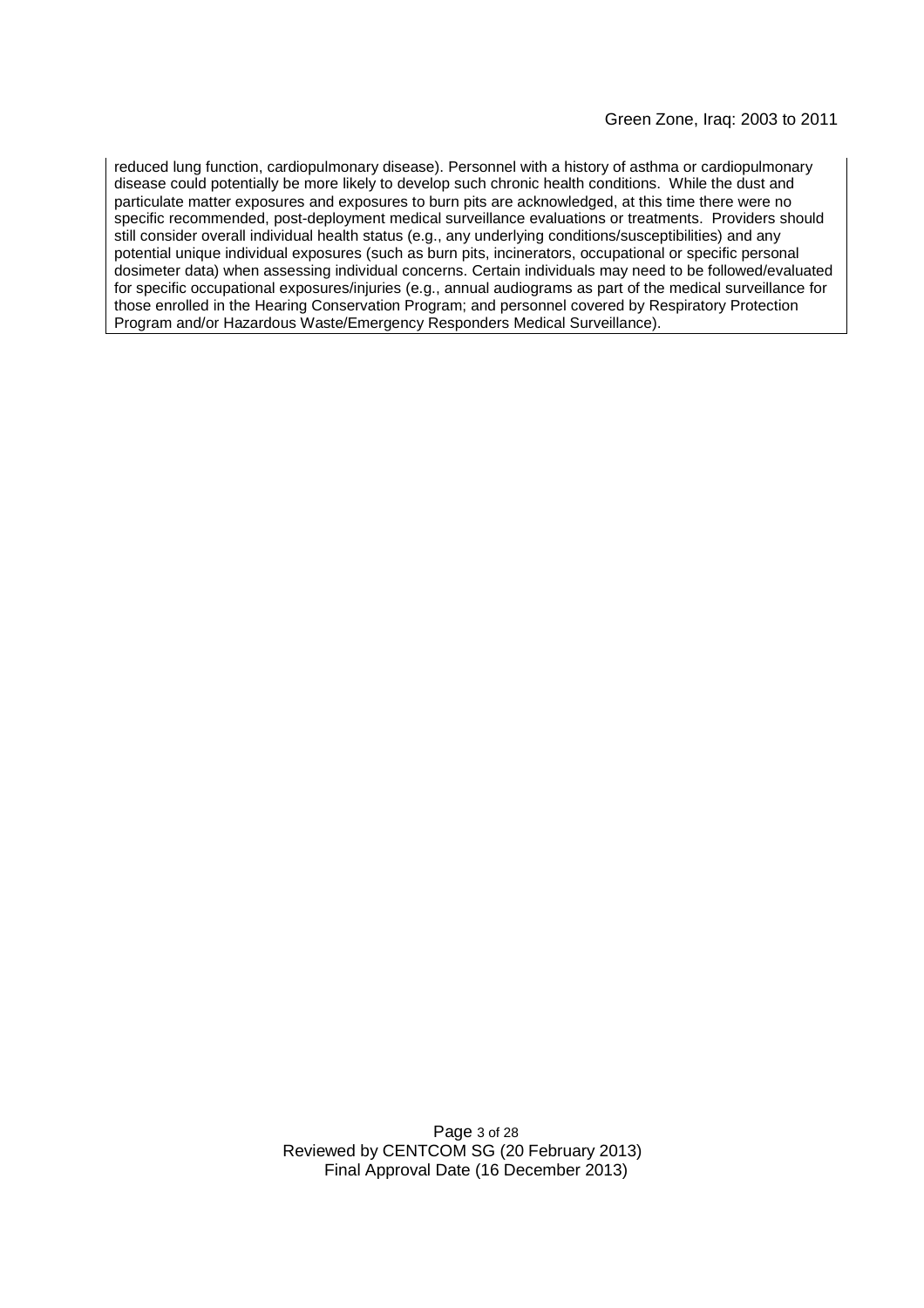| Source of<br><b>Identified Health</b><br>Risk <sup>3</sup>         | Unmitigated Health Risk Estimate <sup>4</sup>                                                                                                                                                                                                                                                                        | <b>Control Measures</b><br>Implemented                                                                                                                                                       | <b>Residual Health Risk Estimate<sup>4</sup></b>                                                                                                                                                                                                                                                                     |
|--------------------------------------------------------------------|----------------------------------------------------------------------------------------------------------------------------------------------------------------------------------------------------------------------------------------------------------------------------------------------------------------------|----------------------------------------------------------------------------------------------------------------------------------------------------------------------------------------------|----------------------------------------------------------------------------------------------------------------------------------------------------------------------------------------------------------------------------------------------------------------------------------------------------------------------|
| <b>AIR</b>                                                         |                                                                                                                                                                                                                                                                                                                      |                                                                                                                                                                                              |                                                                                                                                                                                                                                                                                                                      |
| Particulate<br>Matter less than<br>10 micrometers<br>$(PM_{10})$   | Short-term: Low to High. Daily levels<br>vary acute health effects (e.g., upper<br>respiratory tract irritation) more<br>pronounced during peak days. More<br>serious effects were possible in<br>susceptible persons (e.g., those with<br>asthma/existing respiratory diseases).<br>Long-term: No health guidelines | Limiting strenuous<br>physical activities when air<br>quality is especially poor;<br>and actions such as<br>closing tent flaps,<br>windows, and doors.                                       | Short-term: Low to High. Daily levels<br>vary acute health effects (e.g., upper<br>respiratory tract irritation) more<br>pronounced during peak days. More<br>serious effects were possible in<br>susceptible persons (e.g., those with<br>asthma/existing respiratory diseases).<br>Long-term: No health guidelines |
| Particulate<br>Matter less than<br>2.5 micrometers<br>$(PM_{2.5})$ | Short-term: Not Evaluated. There<br>were not enough data to assess this<br>risk.<br>Long-term: Not Evaluated. There were                                                                                                                                                                                             | Limiting strenuous<br>physical activities when air<br>quality is especially poor;<br>and actions such as<br>closing tent flaps,                                                              | Short-term: Not Evaluated. There<br>were not enough data to assess this<br>risk.<br>Long-term: Not Evaluated. There were                                                                                                                                                                                             |
|                                                                    | not enough data to assess this risk.                                                                                                                                                                                                                                                                                 | windows, and doors.                                                                                                                                                                          | not enough data to assess this risk.                                                                                                                                                                                                                                                                                 |
| Metals                                                             | Short-term: Low. A majority of the<br>time mild acute (short-term) health<br>effects were anticipated from inhalation<br>of PM <sub>10</sub> cadmium. Exposure had little<br>or no impact on accomplishing the<br>mission.<br>Long-term: Low. Small percentage of                                                    | Limiting strenuous<br>physical activities when air<br>quality is especially poor;<br>and actions such as<br>closing tent flaps,<br>windows, and doors.                                       | Short-term: A majority of the time mild<br>acute (short-term) health effects were<br>anticipated from inhalation of PM <sub>10</sub><br>cadmium. Exposure had little or no<br>impact on accomplishing the mission.<br>Long-term: Low. Small percentage of                                                            |
|                                                                    | persons may have been at increased<br>risk for developing chronic conditions,<br>from PM <sub>10</sub> vanadium inhalation                                                                                                                                                                                           |                                                                                                                                                                                              | persons may have been at increased<br>risk for developing chronic conditions,<br>from PM <sub>10</sub> vanadium inhalation                                                                                                                                                                                           |
| <b>Other Pollutants</b>                                            | No short or long-term hazards<br>identified based on available data                                                                                                                                                                                                                                                  |                                                                                                                                                                                              | No short or long-term hazards<br>identified based on available data                                                                                                                                                                                                                                                  |
| <b>SOIL</b>                                                        |                                                                                                                                                                                                                                                                                                                      |                                                                                                                                                                                              |                                                                                                                                                                                                                                                                                                                      |
| Metals                                                             | No short (not evaluated) or long-term<br>hazards identified based on available<br>data                                                                                                                                                                                                                               | Exposure to contaminated<br>soil is mitigated through                                                                                                                                        | No short (not evaluated) or long-term<br>hazards identified based on available<br>data                                                                                                                                                                                                                               |
| Organic<br>Compounds                                               | No short (not evaluated) or long-term<br>hazards identified based on available<br>data                                                                                                                                                                                                                               | <b>Preventive Medicine</b><br>inspections and if<br>contaminated areas are                                                                                                                   | No short (not evaluated) or long-term<br>hazards identified based on available<br>data                                                                                                                                                                                                                               |
| Inorganic<br>Compounds                                             | No short (not evaluated) or long-term<br>hazards identified based on available<br>data                                                                                                                                                                                                                               | found, they will be blocked<br>off.                                                                                                                                                          | No short (not evaluated) or long-term<br>hazards identified based on available<br>data                                                                                                                                                                                                                               |
| <b>WATER</b>                                                       |                                                                                                                                                                                                                                                                                                                      |                                                                                                                                                                                              |                                                                                                                                                                                                                                                                                                                      |
| <b>Consumed Water</b>                                              | Short-term: Low. ROWPU treated<br>water from exposures to boron,<br>copper, and magnesium in drinking<br>water was Low.                                                                                                                                                                                              | U.S. Army Public Health<br>Command (USAPHC)<br>former U.S. Army<br><b>Veterinary Command</b><br>(VETCOM) approved<br>bottled water and potable<br>water only from approved<br>water sources. | Short-term: Low. ROWPU treated<br>water from exposures to boron,<br>copper, and magnesium in drinking<br>water was Low.                                                                                                                                                                                              |
|                                                                    | No long-term hazards identified based<br>on available data                                                                                                                                                                                                                                                           |                                                                                                                                                                                              | No long-term hazards identified based<br>on available data                                                                                                                                                                                                                                                           |
| Water for Other<br>Purposes                                        | No short or long-term hazards<br>identified based on available data                                                                                                                                                                                                                                                  | Water treated in<br>accordance with standards<br>applicable to its intended<br>use.                                                                                                          | No short or long-term hazards<br>identified based on available data                                                                                                                                                                                                                                                  |
| <b>ENDEMIC</b><br><b>DISEASE</b>                                   |                                                                                                                                                                                                                                                                                                                      |                                                                                                                                                                                              |                                                                                                                                                                                                                                                                                                                      |
| Food<br>borne/Waterborne<br>(e.g., diarrhea-                       | Short-term: Variable: High (bacterial<br>diarrhea, Hepatitis A, Typhoid fever) to<br>Moderate (diarrhea-cholera, diarrhea-                                                                                                                                                                                           | Preventive measures<br>include Hepatitis A and<br>Typhoid fever vaccination                                                                                                                  | Short-term: Low to none                                                                                                                                                                                                                                                                                              |

# **Table 1. Population-Based Health Risk Estimates – Green Zone, Iraq 1, 2**

Page 4 of 28 Reviewed by CENTCOM SG (20 February 2013) Final Approval Date (16 December 2013)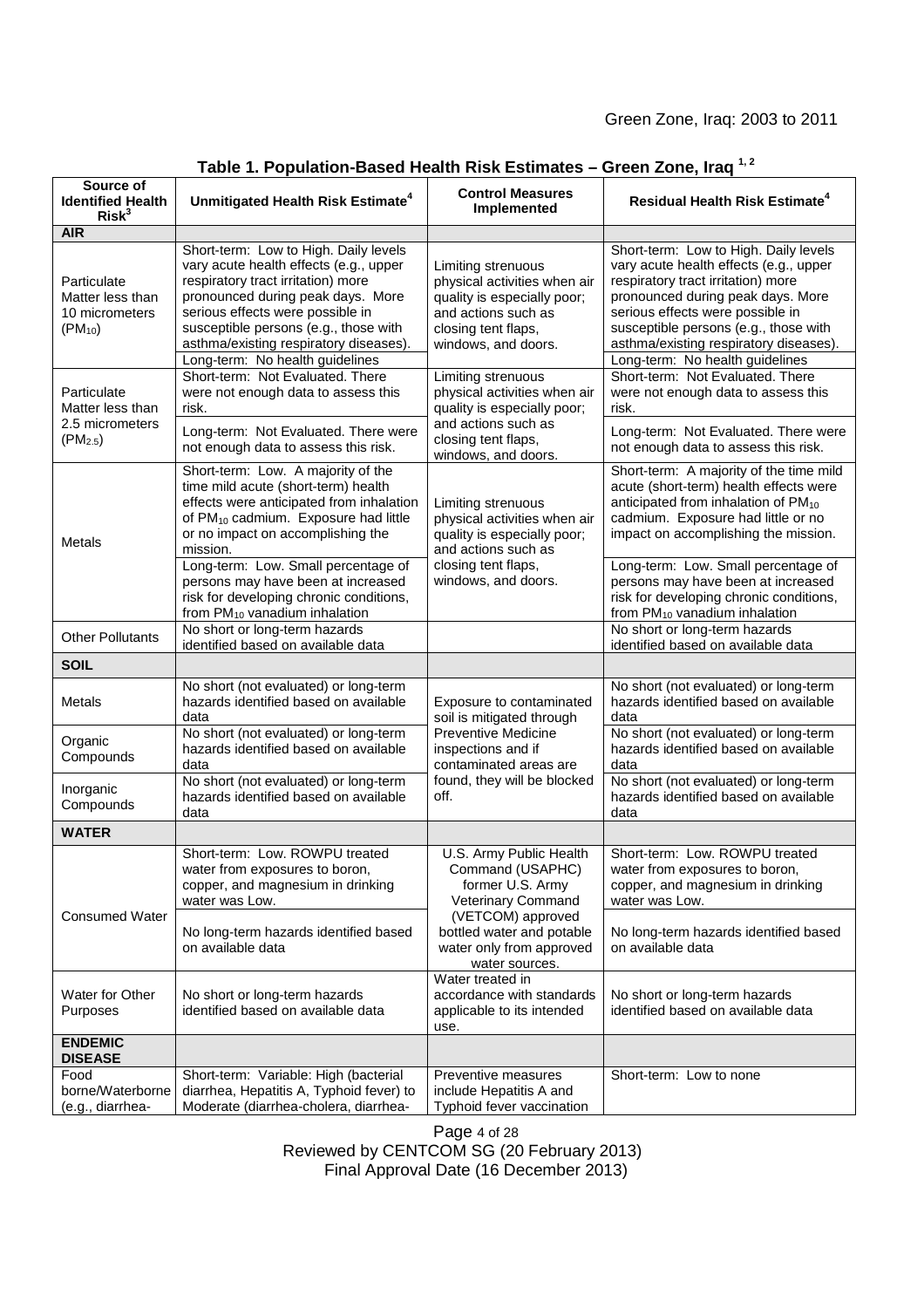| bacteriological)                                    | protozoal, brucellosis) to Low (hepatitis<br>E). If local food/water were consumed,<br>the health effects can temporarily<br>incapacitate personnel (diarrhea) or<br>result in prolonged illness (Hepatitis A,<br>Typhoid fever, Brucellosis, Hepatitis E).<br>Long-term: None identified | and consumption of food<br>and water only from<br>approved sources.                                                                                                                                                                                                                                        | Long-term: No data available                                                                                                                                                                                                                 |
|-----------------------------------------------------|-------------------------------------------------------------------------------------------------------------------------------------------------------------------------------------------------------------------------------------------------------------------------------------------|------------------------------------------------------------------------------------------------------------------------------------------------------------------------------------------------------------------------------------------------------------------------------------------------------------|----------------------------------------------------------------------------------------------------------------------------------------------------------------------------------------------------------------------------------------------|
| Arthropod Vector<br>Borne                           | Short-term: Variable: Moderate<br>(Leishmaniasis-cutaneous, Crimean-<br>Congo hemorrhagic fever, and sandfly<br>fever.<br>Low: Rickettsioses, Typhus-fleaborne,<br>Sindbis, and West Nile fever).<br>Long-term: Moderate (Leishmaniasis-<br>visceral infection)                           | Preventive measures<br>include proper wear of<br>treated uniform,<br>application of repellent to<br>exposed skin, bed net use,<br>, and minimizing areas of<br>standing water and other<br>vector breeding areas.                                                                                          | Short-term: Low<br>Long-term: Low                                                                                                                                                                                                            |
| <b>Water-Contact</b><br>(e.g. wading,               | Short-term: Moderate (Leptospirosis<br>and schistosomiasis)                                                                                                                                                                                                                               | Prohibiting recreational<br>water activities and water                                                                                                                                                                                                                                                     | Short-term: No data available                                                                                                                                                                                                                |
| swimming)                                           | Long-term: None identified                                                                                                                                                                                                                                                                | contact avoidance.                                                                                                                                                                                                                                                                                         | Long-term: No data available                                                                                                                                                                                                                 |
| Respiratory                                         | Short-term: Variable: Moderate<br>(Tuberculosis) to Low (meningococcal<br>meningitis)                                                                                                                                                                                                     | Providing adequate living<br>and workspace; medical<br>screening; vaccination.                                                                                                                                                                                                                             | Short-term: Low                                                                                                                                                                                                                              |
|                                                     | Long-term: None identified                                                                                                                                                                                                                                                                |                                                                                                                                                                                                                                                                                                            | Long-term: No data available                                                                                                                                                                                                                 |
|                                                     | Short-term: Variable: Moderate<br>(Rabies and Q-fever) to Low (Anthrax<br>and H5N1 avian influenza)                                                                                                                                                                                       | Prohibiting contact with,<br>adoption, or feeding of<br>feral animals IAW                                                                                                                                                                                                                                  | Short-term: No data available                                                                                                                                                                                                                |
| <b>Animal Contact</b>                               | Long-term: Low (Rabies)                                                                                                                                                                                                                                                                   | <b>USCENTCOM General</b><br>Order 1B. Risks are<br>further reduced in the<br>event of assessed contact<br>by prompt post-exposure<br>rabies prophylaxis in<br>accordance with the<br><b>Center for Disease</b><br>Control's (CDC) Advisory<br>Committee on<br><b>Immunization Practices</b><br>quidelines. | Long-term: No data available                                                                                                                                                                                                                 |
| <b>VENOMOUS</b><br><b>ANIMAL/</b><br><b>INSECTS</b> |                                                                                                                                                                                                                                                                                           |                                                                                                                                                                                                                                                                                                            |                                                                                                                                                                                                                                              |
| Snakes,<br>scorpions, and<br>spiders                | Short-term: Low. If encountered,<br>effects of venom vary with species<br>from mild localized swelling (e.g., S.<br>maurus) to potentially lethal effects<br>(e.g. A. crassicauda).<br>Long-term: No data available                                                                       | Risk reduced by avoiding<br>contact, proper wear of<br>uniform (especially<br>footwear), and with proper<br>and timely treatment.                                                                                                                                                                          | Short-term: Low. If encountered,<br>effects of venom vary with species<br>from mild localized swelling (e.g., S.<br>maurus) to potentially lethal effects<br>(e.g. A. crassicauda).<br>Long-term: No data available                          |
| <b>HEAT/COLD</b><br><b>STRESS</b>                   |                                                                                                                                                                                                                                                                                           |                                                                                                                                                                                                                                                                                                            |                                                                                                                                                                                                                                              |
| Heat                                                | Short-term: Low to High: Risk of heat<br>injury was High for May - October, and<br>Low for all other months.                                                                                                                                                                              | Work-rest cycles, proper<br>hydration and nutrition,<br>and Wet bulb globe<br>temperature (WBGT)<br>monitoring.                                                                                                                                                                                            | Short-term: Low to Moderate: Risk of<br>heat injury in unacclimatized or<br>susceptible personnel was Moderate;<br>All others were Low.                                                                                                      |
|                                                     | Long-term: Low, The long-term risk<br>was Low. However, the risk may be<br>greater to certain susceptible persons-<br>those older (i.e., greater than 45<br>years), in lesser physical shape, or<br>with underlying medical/health<br>conditions.                                         |                                                                                                                                                                                                                                                                                                            | Long-term: Low, The long-term risk is<br>Low. However, the risk may be greater<br>to certain susceptible persons-those<br>older (i.e., greater than 45 years), in<br>lesser physical shape, or with<br>underlying medical/health conditions. |

Page 5 of 28 Reviewed by CENTCOM SG (20 February 2013) Final Approval Date (16 December 2013)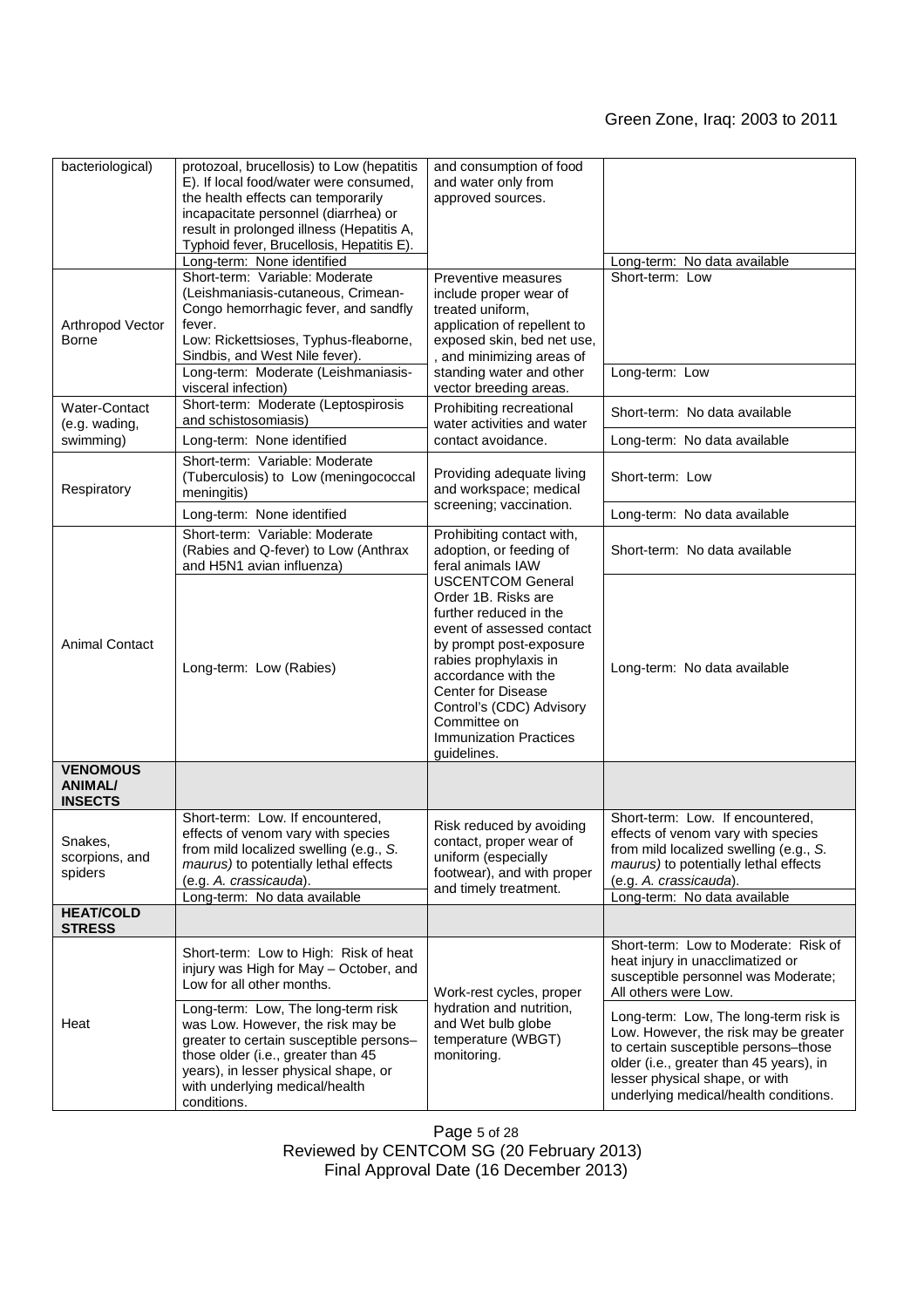| Cold                                                  | Short-term: Low risk of cold<br>stress/injury.                                                                                                             | Risks from cold stress<br>reduced with protective<br>measures such as use of<br>the buddy system, limiting<br>exposure during cold<br>weather, proper hydration<br>and nutrition, and proper<br>wear of issued protective<br>clothing.                                                                                                                                                | Short-term: Low risk of cold<br>stress/injury.                                                                                                             |
|-------------------------------------------------------|------------------------------------------------------------------------------------------------------------------------------------------------------------|---------------------------------------------------------------------------------------------------------------------------------------------------------------------------------------------------------------------------------------------------------------------------------------------------------------------------------------------------------------------------------------|------------------------------------------------------------------------------------------------------------------------------------------------------------|
|                                                       | Long-term: Low; Long-term health<br>implications from cold injuries are rare<br>but can occur, especially from more<br>serious injuries such as frostbite. |                                                                                                                                                                                                                                                                                                                                                                                       | Long-term: Low; Long-term health<br>implications from cold injuries are rare<br>but can occur, especially from more<br>serious injuries such as frostbite. |
| <b>UNIQUE</b><br><b>INCIDENTS/</b><br><b>CONCERNS</b> |                                                                                                                                                            |                                                                                                                                                                                                                                                                                                                                                                                       |                                                                                                                                                            |
| Noise-<br>Continuous                                  | Short-term: High. High for individuals<br>working near major noise sources<br>without proper hearing protection.                                           | Hearing protection used<br>by personnel in higher risk<br>areas                                                                                                                                                                                                                                                                                                                       | Short-term: Low                                                                                                                                            |
|                                                       | Long-term: High. High for individuals<br>working near major noise sources<br>without proper hearing protection.                                            |                                                                                                                                                                                                                                                                                                                                                                                       | Long-term: Low                                                                                                                                             |
| Pesticides/Pest<br>Control                            | Short-term: High. High for individuals<br>mixing and applying pesticides without<br>proper protection.                                                     | <b>Individual Preventive</b><br><b>Medicine Measures</b><br>(IPMM), proper pesticide                                                                                                                                                                                                                                                                                                  | Short-term: Low                                                                                                                                            |
|                                                       | Long-term: High. High for individuals<br>mixing and applying pesticides without<br>proper protection.                                                      | application/storage,<br>appropriate personal<br>protection equipment<br>(PPE), and use by trained<br>personnel                                                                                                                                                                                                                                                                        | Long-term: Low                                                                                                                                             |
| <b>Burn Pits</b>                                      | Short-term: No data to evaluate.                                                                                                                           | Risks reduced by limiting<br>strenuous physical<br>activities when air quality<br>was especially poor; and<br>action such as closing tent<br>flaps, windows, and doors.<br>Other control measures<br>included locating burn pits<br>downwind of prevailing<br>winds, increased distance<br>from troop populations,<br>and improved waste<br>segregation and<br>management techniques. | Short-term: No data to evaluate.                                                                                                                           |
|                                                       | Long-term: No data to evaluate.                                                                                                                            |                                                                                                                                                                                                                                                                                                                                                                                       | Long-term: No data to evaluate.                                                                                                                            |

<sup>1</sup>This Summary Table provides a qualitative estimate of population-based short- and long-term health risks associated with the general ambient and occupational environment conditions at Green Zone, Iraq. It does not represent a unique individual exposure profile. Actual individual exposures and health effects depend on many variables. For example, while a chemical may have been present in the environment, if a person did not inhale, ingest, or contact a specific dose of the chemical for adequate duration and frequency, then there may have been no health risk. Alternatively, a person at a specific location may have experienced a unique exposure, which could result in a significant individual exposure. Any such person seeking medical care should have their specific exposure documented in an SF600.

 $2$ This assessment is based on specific data and reports obtained from the 19 March 2003 through 31 May 2011 timeframe. It is considered a current representation of general site conditions but may not reflect certain fluctuations or unique exposure incidents. Acute health risk

estimates are generally consistent with field-observed health effects.<br><sup>3</sup>This Summary Table is organized by major categories of identified sources of health risk. It only lists those sub-categories specifically identified and addressed at Green Zone, Iraq. The health risks are presented as Low, Moderate, High or Extremely High for both acute and chronic health effects. The health risk level is based on an assessment of both the potential severity of the health effects that could be caused and probability of the exposure that would produce such health effects. Details can be obtained from the APHC/AIPH. Where applicable, "None Identified" is used when though a potential exposure is identified, and no health risks of either a specific acute or chronic health effects are determined. More detailed descriptions of OEH exposures that are evaluated but determined to pose no health risk are discussed in the following sections of this report.

4<br>Health risks in this Summary Table are based on quantitative surveillance thresholds (e.g., endemic disease rates; host/vector/pathogen surveillance) or screening levels, e.g. Military Exposure Guidelines (MEGs) for chemicals*.* Some previous assessment reports may provide slightly inconsistent health risk estimates because quantitative criteria such as MEGs may have changed since the samples were originally evaluated and/or because this assessment makes use of all historic site data while previous reports may have only been based on a select few samples.

> Page 6 of 28 Reviewed by CENTCOM SG (20 February 2013) Final Approval Date (16 December 2013)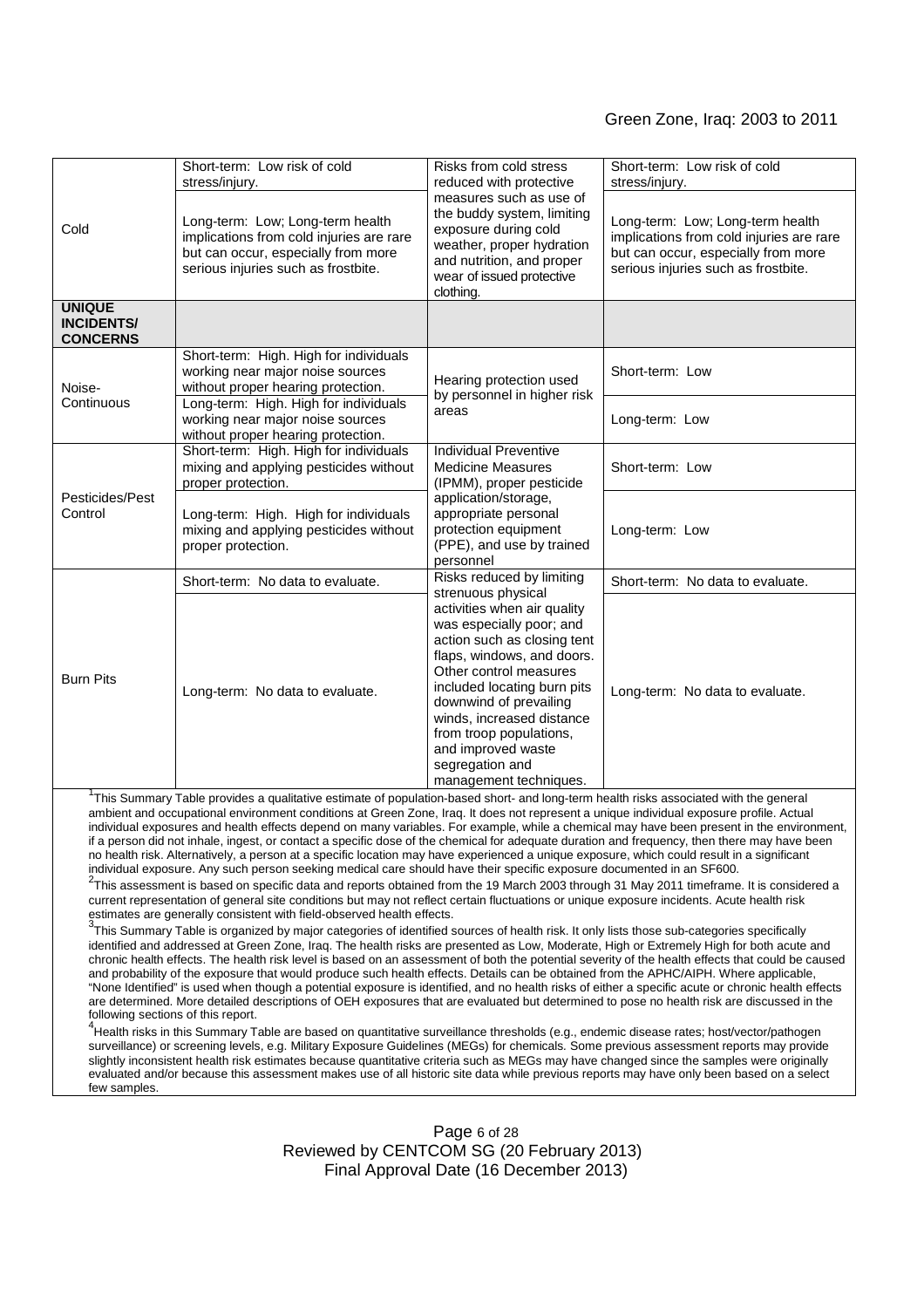Page 7 of 28 Reviewed by CENTCOM SG (20 February 2013) Final Approval Date (16 December 2013)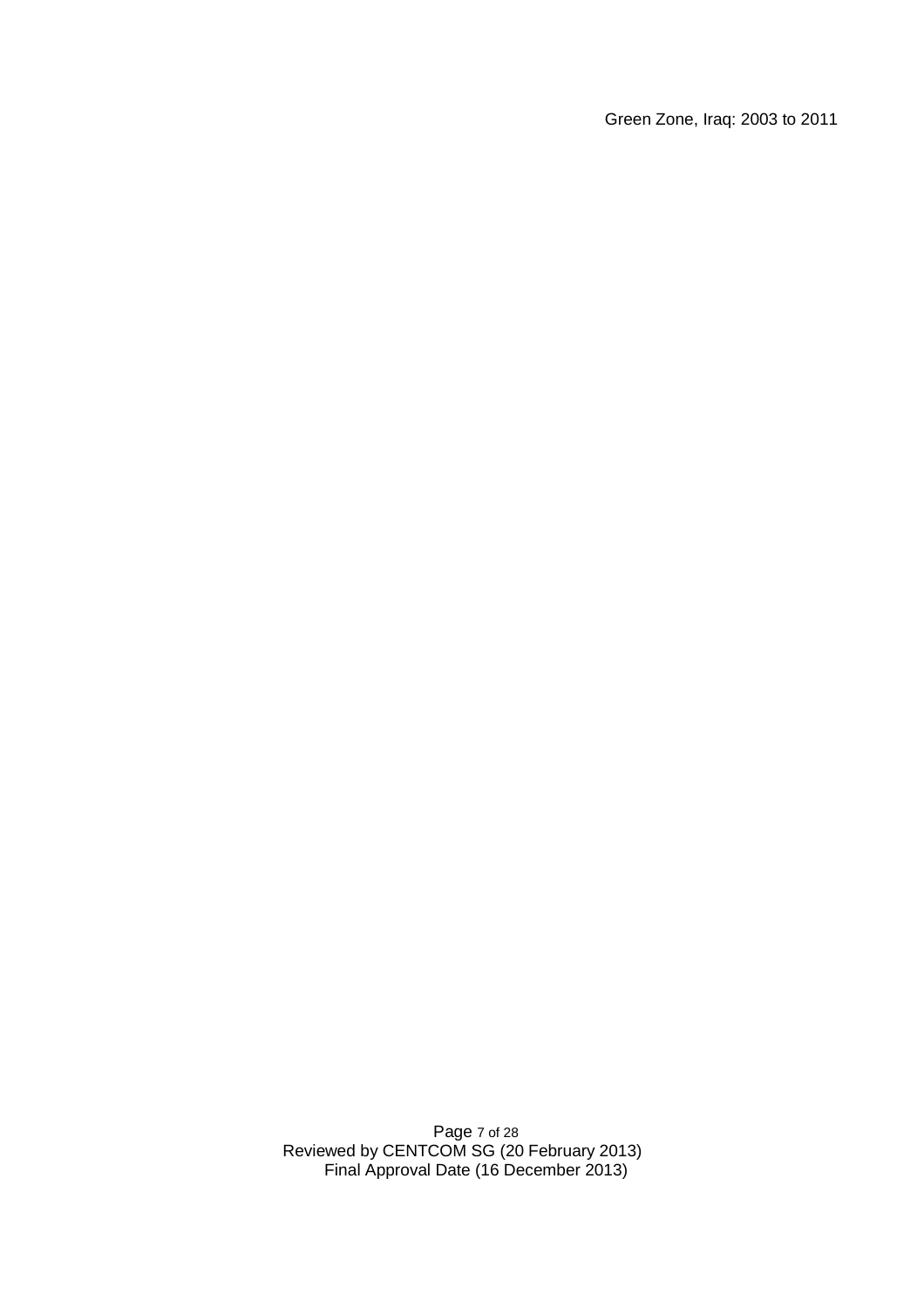# **1 Discussion of Health Risks at the Green Zone/International Zone by Source**

The major source categories of potential health risks that were evaluated at the Green Zone (International Zone) are described below. The evaluation process includes identifying what, if any, specific sub-categories/health concerns are present. This initial step results in "screening out" certain sub-categories that pose no identifiable health risk (for example if all data are below screening levels). While this section discusses sub-categories that have been determined to present no identifiable health risk, the Summary Table on the previous page only contains those sub-categories that were determined to pose some level of potential health risk.

## **2 Air**

#### 2.1 Site-Specific Sources Identified

The city of Baghdad sits on part of the delta lowland region of Iraq and the Green Zone was located on a vast plain bisected by the River Tigris. Airborne environmental hazards within the Green Zone include wind-blown sand and dust from gravel roads and vehicle emissions. A cement plant used to be located on Camp Blackhawk. There were several industrial operations in the area that include numerous oil refineries, food processing plants, tanneries, textile mills and metal fabrications. There were also power plants and burn pits observed outside the perimeter. Typical military operations, including vehicular traffic, generators and other local sources also contribute to the ambient environment at these locations. The summary of results follows.

## 2.2 Particulate Matter, less than 10 micrometers  $(PM_{10})$ .

## *2.2.1 Sample data/Notes:*

Military Exposure Guidelines (MEGS): Short-term (24-hour) PM<sub>10</sub> (micrograms per cubic meter, µg/m<sup>3</sup>): Negligible MEG=250, Marginal MEG=420, Critical MEG=600.

Long-term (1-year) PM<sub>10</sub> (µg/m<sup>3</sup>): MEGs Not Available.

There were 100 valid 24-hour  $PM_{10}$  samples collected within the Green Zone during 2003-2011. The breakdown of samples in each year were as follows; one sample taken in 2003, eight samples taken in 2004, five samples in 2006, eight samples in 2007, 64 samples from 2008, 16 samples taken in 2009, and nine samples from 2010. There were no valid  $PM_{10}$  samples in 2005 or 2011. The PM<sub>10</sub> sample concentrations ranged from 60 µg/m $^3$  to 817 µg/m $^3$ , with an average concentration of 312  $\mu$ g/m<sup>3</sup>.

There were eleven samples taken in 2008 and 2009, with  $PM_{10}$  concentrations that exceed 1,000  $\mu$ g/m<sup>3</sup>. These concentrations are well beyond normal exposures outside of some type of transient excursion event such as a sand storm. As such there is low confidence associated that these higher concentrations are representative of a 24 hour continuous exposure. Thus, these samples were not included in the evaluation of short and long-term health risk based on continuous 24 hour exposures.

> Page 8 of 28 Reviewed by CENTCOM SG (20 February 2013) Final Approval Date (16 December 2013)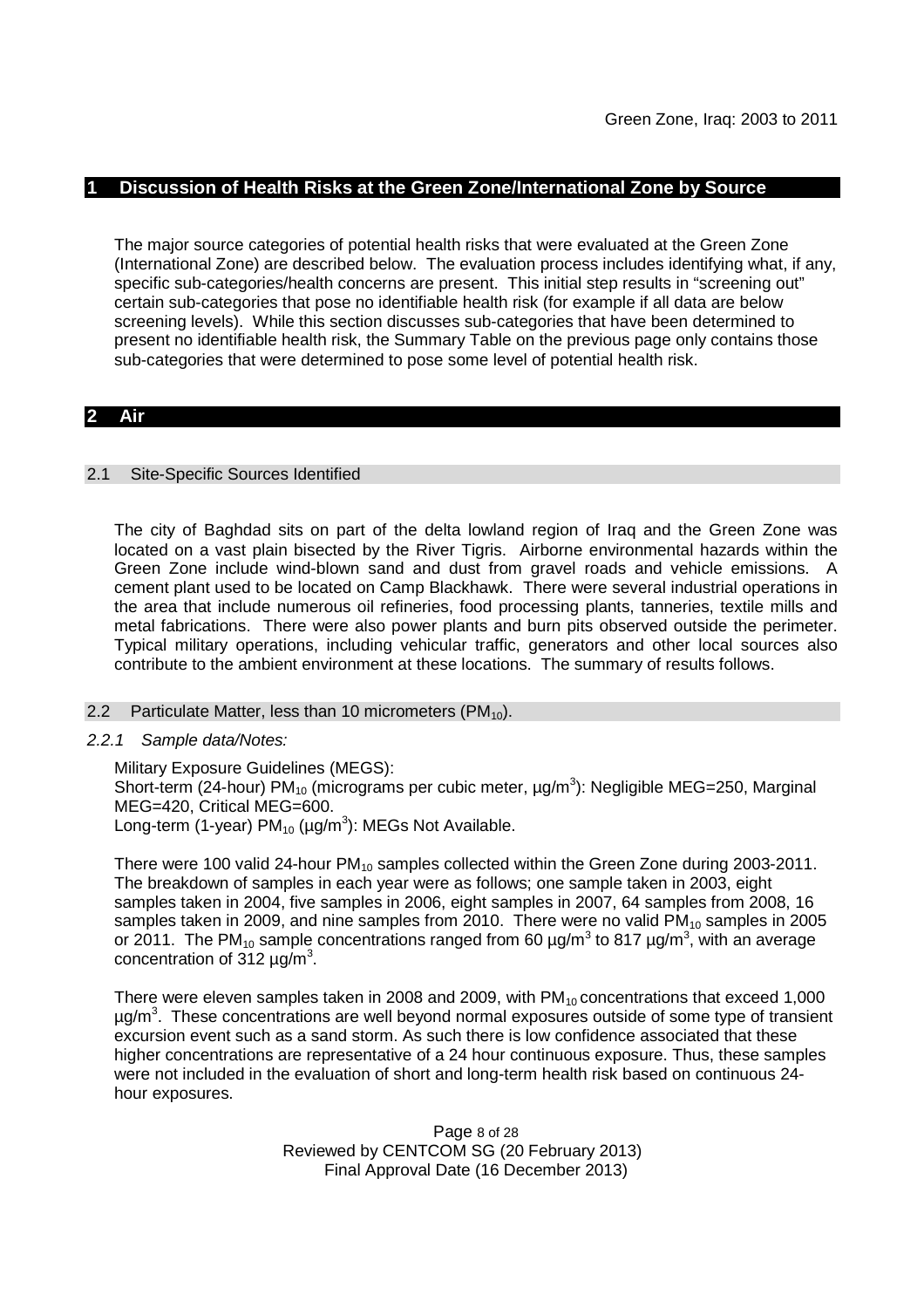# *2.2.2 Short-term health risk:*

The short-term  $PM_{10}$  health risk assessment in the Green Zone was Low to High based on average PM $_{10}$  concentrations and Low to High based on peak PM $_{10}$  concentrations.

Therefore, on typical days, exposure to  $PM_{10}$  could have impact on accomplishing the mission. In theatre, medical resources may have been needed for protection and treatment as a result of exposure to  $PM_{10}$  levels on a typical day. Mission capabilities may have been degraded and may have required in-theater medical countermeasures and resources or mission capabilities may have been significantly degraded in terms of the required mission standard, inability to accomplish all parts of the mission, or inability to complete the mission. Peak exposures could have occurred, increasing the health risk level (Reference 9, Table 3-2). Under peak exposures, mission capabilities may have been significantly degraded and may have required in-theater medical countermeasures and resources. Mission capabilities may have been significantly degraded in terms of the required mission standard, inability to accomplish all parts of the mission, or inability to complete the mission.

Daily health risk levels for  $PM_{10}$  had no hazard (did not exceed acute MEGs) for 53%, low health risk for 28%, moderate health risk for 12%, and high health risk for 7% of the time. Confidence in the short-term  $PM_{10}$  health risk assessment was low (Reference 9, Table 3-6).

For the highest observed  $PM_{10}$  exposure at the Green Zone, the hazard severity was critical. During peak exposures at the critical hazard severity level (above 600 µg/m3), most if not all personnel may have experienced very notable eye, nose, and throat irritation and respiratory effects. Visual acuity may have been impaired, as was overall aerobic capacity. Some personnel may not have been able to perform assigned duties. Lost duty days were expected. Those with a history of asthma or cardiopulmonary disease may have experienced more severe symptoms. Confidence in short-term  $PM_{10}$  risk assessment was low (Reference 9, Table 3-6).

## *2.2.3 Long-term health risk:*

Not Evaluated due to no available health guidelines. The U.S. Environmental Protection Agency (EPA) has retracted its long-term national ambient air quality standard for  $PM_{10}$  due to an inability to clearly link chronic health effects with chronic  $PM_{10}$  exposure levels.

## 2.3 Particulate Matter, less than 2.5 microns (PM<sub>2.5</sub>)

*2.3.1 Sample data/Notes:*

Military Exposure Guidelines:

Short-term (24-hour)  $PM_{2.5}$ (µg/m<sup>3</sup>): Negligible MEG=65, Marginal MEG=250, Critical MEG=500

Long-term (1-year) PM $_{2.5}$  (µg/m $^3$ ): Negligible MEG=15, Marginal MEG=65.

There were four PM<sub>2.5</sub> samples taken within the Green Zone and all were collected during 2010. The range of 24-hour PM<sub>2.5</sub> concentrations in the four samples was 58 to 436 µg/m<sup>3</sup>. The average concentration during this time was 176  $\mu$ g/m<sup>3</sup>. Because two samples were taken during the end of

> Page 9 of 28 Reviewed by CENTCOM SG (20 February 2013) Final Approval Date (16 December 2013)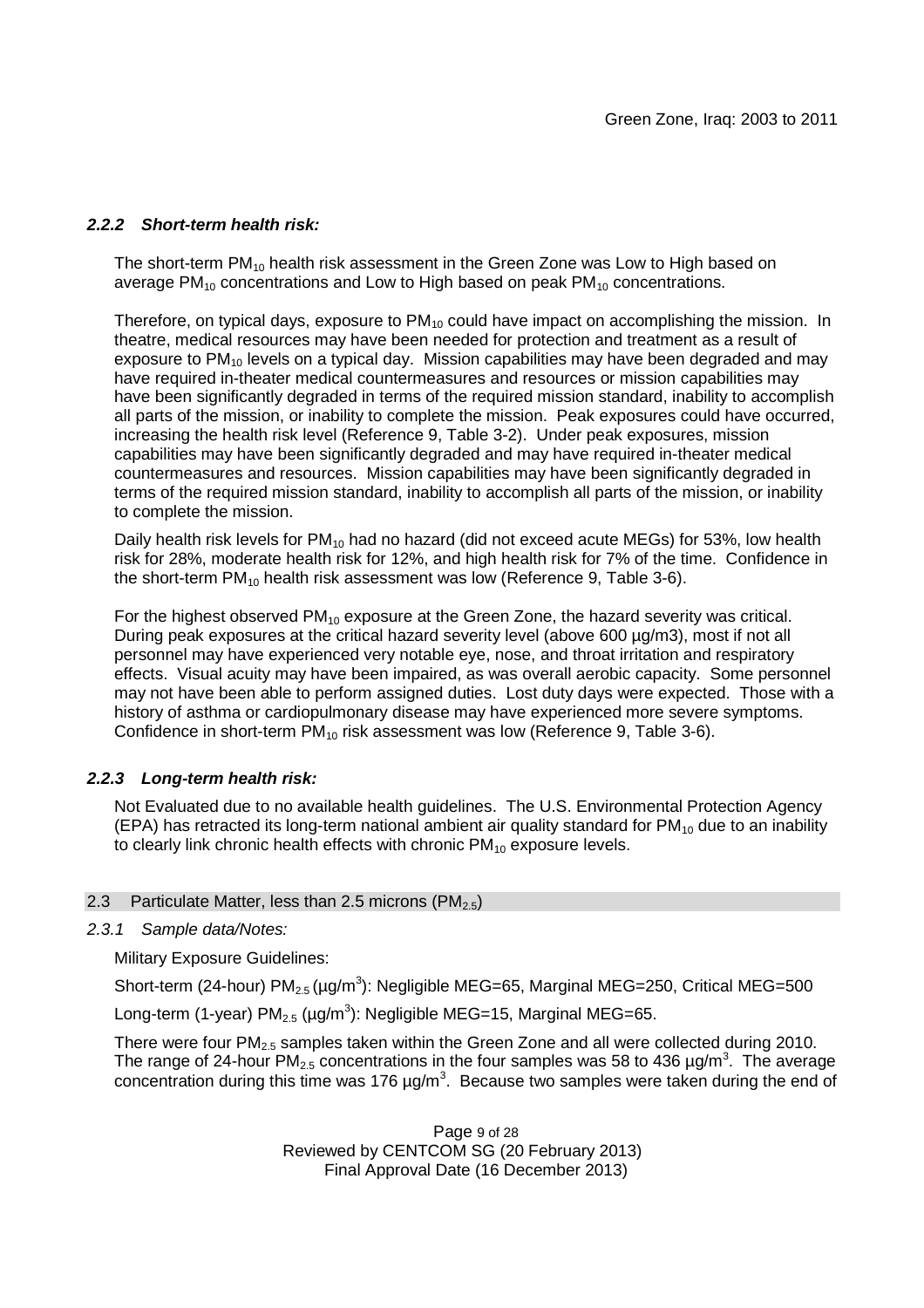May and two were taken in the middle of June, it cannot be assumed that these samples were representative of the typical conditions in the Green Zone.

#### *2.3.2 Short-term health risk:*

Not enough data were available to support a short-term health risk assessment.

#### *2.3.3 Long-term health risk:*

Not enough data were available to support a long-term health risk assessment.

#### 2.4 Airborne Metals from  $PM_{10}$

#### *2.4.1 Sample data/Notes:*

The health risk assessment was based on average and peak concentration of 100 valid  $PM_{10}$ samples with associated metal levels collected from the Green Zone from 2003 to 2011. Cadmium and Vanadium both had concentrations detected above their long-term MEGs and assessed further in the assessment; all other metals were below the long term MEGs.

Cadmium was detected in two out of the 100 samples and Vanadium was detected in nine out of the 100 samples taken at the Green Zone. All of these detections took place during 2008 and 2010. The peak concentrations for Vanadium were below its corresponding short-term MEGs, thus there was no short-term risk for Vanadium; however, it was evaluated for long-term risk. Cadmium exceeded its short term MEGS but was not evaluated for long-term risks due because it was detected in less than 5% of the samples.

## *2.4.2 Short-term health risks:*

Low. The peak concentration for Cadmium (0.09  $\mu$ g/m<sup>3</sup>) in 2008 exceeded the short term negligible MEG (0.021ug/m<sup>3</sup>). The short-term health risk for PM<sub>10</sub> airborne cadmium concentrations was Low based on peak and typical  $PM_{10}$  Cadmium concentrations.

# *Long-term health risks:*

Low. Vanadium had an average concentration of 0.12ug/m<sup>3</sup> in 2008, which was slightly above the 1-year negligible MEG (0.07ug/m<sup>3</sup>). The long-term health risk assessment for PM<sub>10</sub> airborne Vanadium concentrations was Low based on average  $PM_{10}$  Vanadium concentrations. Therefore, there was no specific medical action required for long-term exposure to  $PM_{10}$  Vanadium.

The hazard severity was negligible for long-term  $PM_{10}$  vanadium exposures in the Green Zone. During long-term exposures at the negligible hazard severity level, few exposed personnel (if any) were expected to develop delayed onset, irreversible effects. Confidence in the health risk assessment was low (Reference 9, Table 3-6).

#### 2.5 Chemical Pollutants (gases and vapors)

#### *2.5.1 Sample data/Notes:*

There were 71 valid ambient air volatile organic compounds (VOCs) samples collected in the Green Zone during 2006, 2007, and 2008. There were four VOC chemicals with concentrations detected above their 1-year negligible MEGS during the pre-screen and retained for further

> Page 10 of 28 Reviewed by CENTCOM SG (20 February 2013) Final Approval Date (16 December 2013)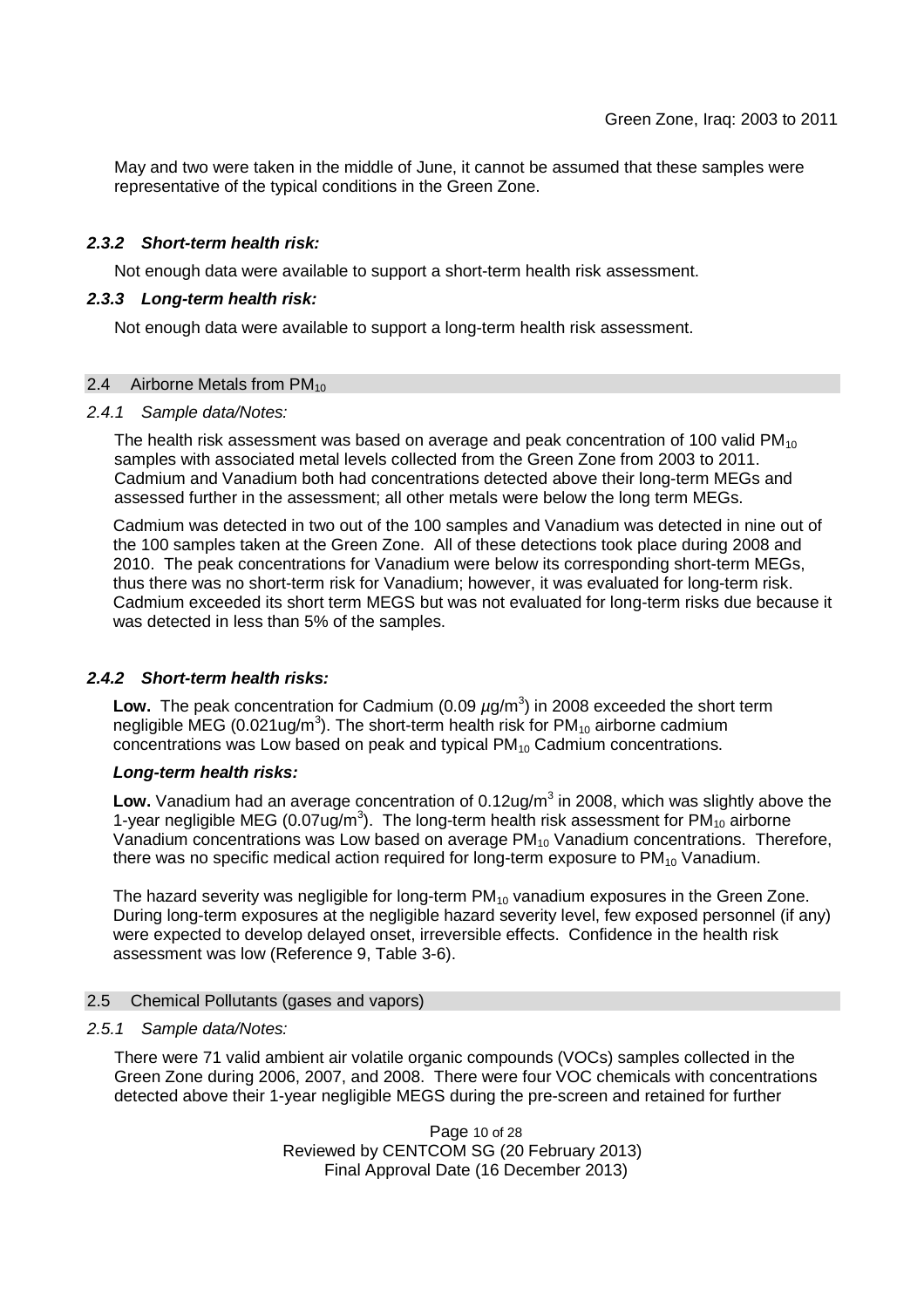evaluation. These chemicals were 1,2-Dibromo-3-chloropropane, 1,2,4-Trimethylbenzene, 1,3,5- Trimethylbenzene, and Benzene. None of the remaining analyzed VOCs were found at concentrations above short or long-term MEGs. No sample data were available for 2003 – 2005 and 2009 – 2011.

# *2.5.2 Short -term health risks:*

None are identified based on the available data. None of the four chemicals (1,2-Dibromo-3 chloropropane, 1,2,4-Trimethylbenzene, 1,3,5-Trimethylbenzene and Benzene) carried through to the short - term risk assessment exceeded their corresponding short term MEGs.

## *2.5.3 Long-term health risks:*

None are identified based on the available data. Out of the four chemicals carried through (1,2- Dibromo-3-chloropropane) was eliminated because it had less than 5% detected values so the three remaining chemicals (1,2,4-Trimethylbenzene, 1,3,5-Trimethylbenzene and Benzene) were evaluated in the long-term health risk assessment. None of the three chemical's annual averages exceeded their corresponding 1-year negligible MEGs.

# **3 Soil**

## 3.1 Sample data/Notes:

Analytical data for 21 valid soil samples within the Green Zone collected at Baghdad (n=5), Camp Freedom (n=3), Camp Freedom Rest (n=2), Camp Honor (n=1), Ibn Sina Hospital (n=1), FOB Prosperity (n=6), Camp Union I (n=1), Camp Union III (n=1), and Steel Dragon (n=1) during 2003-2010 were used to assess OEH health risk to deployed personnel. The primary soil contamination exposure pathways were dermal contact and inhalation. Typical parameters analyzed for included heavy metals, semi-volatile organic compounds, insecticides, and radionuclides. For the purposes of the soil risk assessment, personnel were assumed to remain at this location for 6 months to 1 year. No detected parameters were above the corresponding 1-year negligible MEGs.

## *3.1.1 Short and long-term health risks:*

Not an identified source of health risk. Currently, sampling data for soil is not evaluated for an acute risk assessment and all detected contaminants were below applicable 1-year negligible MEGs.

## **4 Water**

In order to assess the health risk to U.S. personnel from exposure to water in theater, the Army Public Health Command identified the most probable exposure pathways. These were based on the administrative information provided on the field data sheets submitted with the samples taken over the time period being evaluated. Based on the information provided from the field, all samples for untreated water samples were associated with source water for treatment and no exposure pathways were associated with those samples. Therefore, untreated samples were not assessed as potential health hazards.

It was assumed that 100% of all U.S. personnel at the Green Zone were directly exposed to Reverse Osmosis Water Purification Unit (ROWPU) treated and disinfected fresh bulk water, since

> Page 11 of 28 Reviewed by CENTCOM SG (20 February 2013) Final Approval Date (16 December 2013)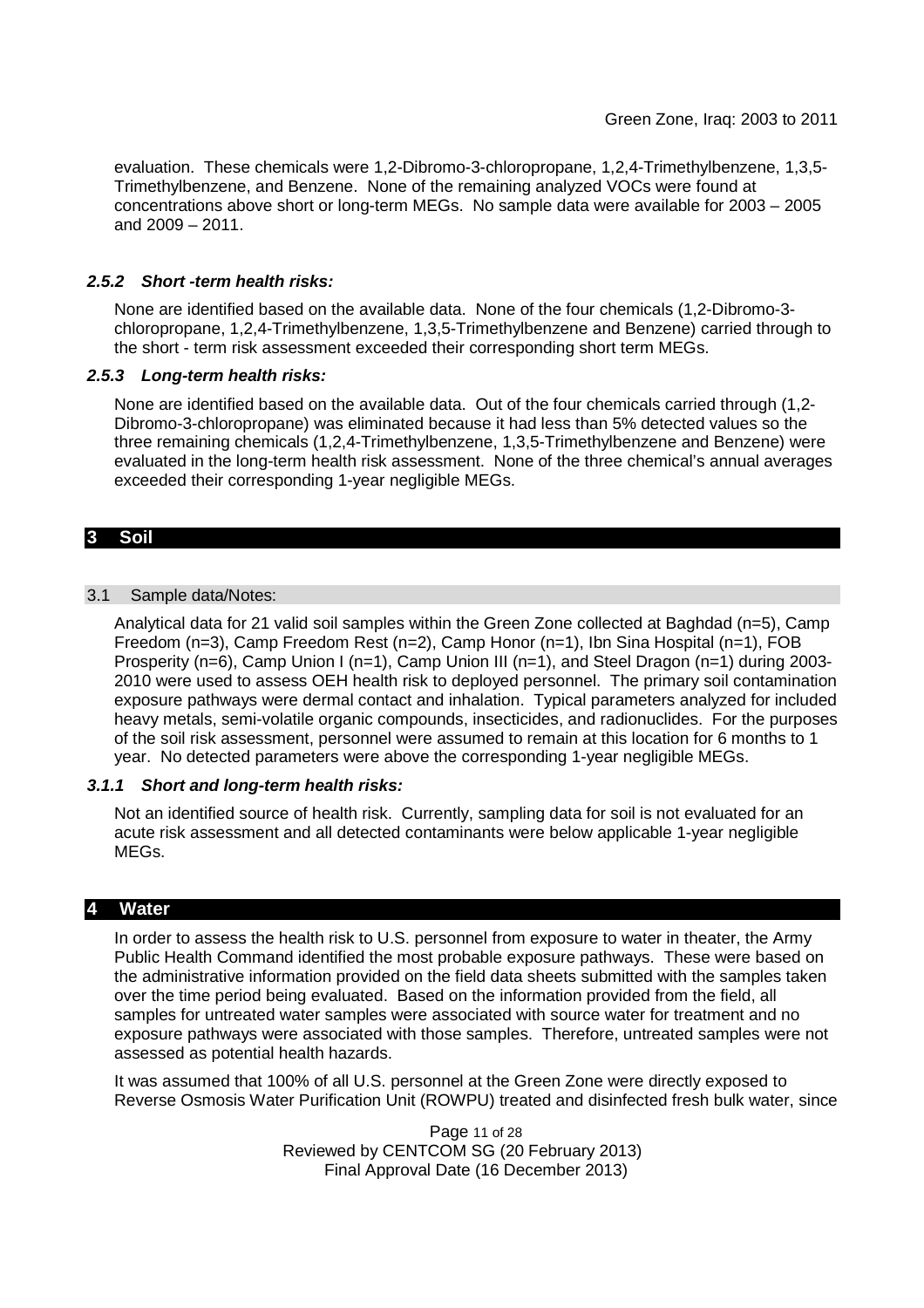this classification of water was primarily used for personal hygiene, showering, cooking, and for use at vehicle wash racks. Field data sheets indicated that bottled water and ROWPU treated water were used as sources of drinking water. Non-drinking specific exposure sources (such as personal hygiene or food preparation sources) are where much less than 5-15 Liters of water are ingested per day (assumed range of military ingestion rates).

# 4.1 Drinking Water.

Based on the available data, bottled water and ROWPU treated water were used as primary drinking water sources at the FOBs within the Green Zone. There were 30 drinking water samples available. Four out of the 30 drinking water samples were bottled water and the remaining 26 were ROWPU treated water. None of the bottled water samples had any detections above the 1 year negligible MEGs. Boron, Copper, Cyanide, and Magnesium all had maximum detections above their corresponding 1-year negligible MEGS and are retained for further evaluation. Magnesium was detected in drinking water samples but there are no long-term MEGs, thus it could not be evaluated for long-term risks.

There were two drinking water samples taken on FOB Prosperity in 2007 to investigate for suspected Petroleum, Oil and Lubricants (POL) contamination at two separate locations. One sample was located at the ROWPU that was newly acquired at the time of sampling and the other was taken from a water tanker located at the motor pool. Neither of these samples was included in the overall drinking water pre-screen due to being specifically taken as part of POL contamination. The ROWPU sample did have levels of Lead (0.018 milligrams per liter, mg/L), Antimony (0.009 mg/L), Copper (1.2 mg/L) and Nickel (17 mg/L) above their corresponding 1 year negligible MEGs for 15 liters per day (L/day). The other suspected POL contaminated sample did not have any parameters above their corresponding 1 year negligible MEGs. There was not any additional information about the suspected POL contamination.

# *4.1.1 Short-term health risks:*

**Low:** Boron had a peak concentration (1.18 mg/L) that was slightly above its short-term MEG (0.93 mg/L). There were two boron detections out of 30 samples that were above the short-term MEGs. Both of these samples were ROWPU treated samples taken in 2008. Copper also had a peak concentration (0.075 mg/L) above its short-term MEG (0.047 mg/L). The only detection of Copper that was above the short-term MEGs was a ROWPU treated sample taken in 2008. Magnesium was the only other chemical with a peak concentration (32 mg/L) that was slightly above its short-term MEG (30 mg/L). The only detection of Magnesium that was above the shortterm MEG was from a ROWPU treated sample taken in 2007.

# *4.1.2 Long-term health risks:*

**None are identified based on the available sample data.** All collected samples were below the long-term MEGS.

## 4.2 Water: Used for Other Purposes (Personal Hygiene, Cooking, Showering, etc.)

To assess the potential for adverse health effects to troops the following assumptions were made about dose and duration: All U.S. personnel at these locations were assumed to remain at this site for approximately 1 year. It was further assumed that control measures were not used.

> Page 12 of 28 Reviewed by CENTCOM SG (20 February 2013) Final Approval Date (16 December 2013)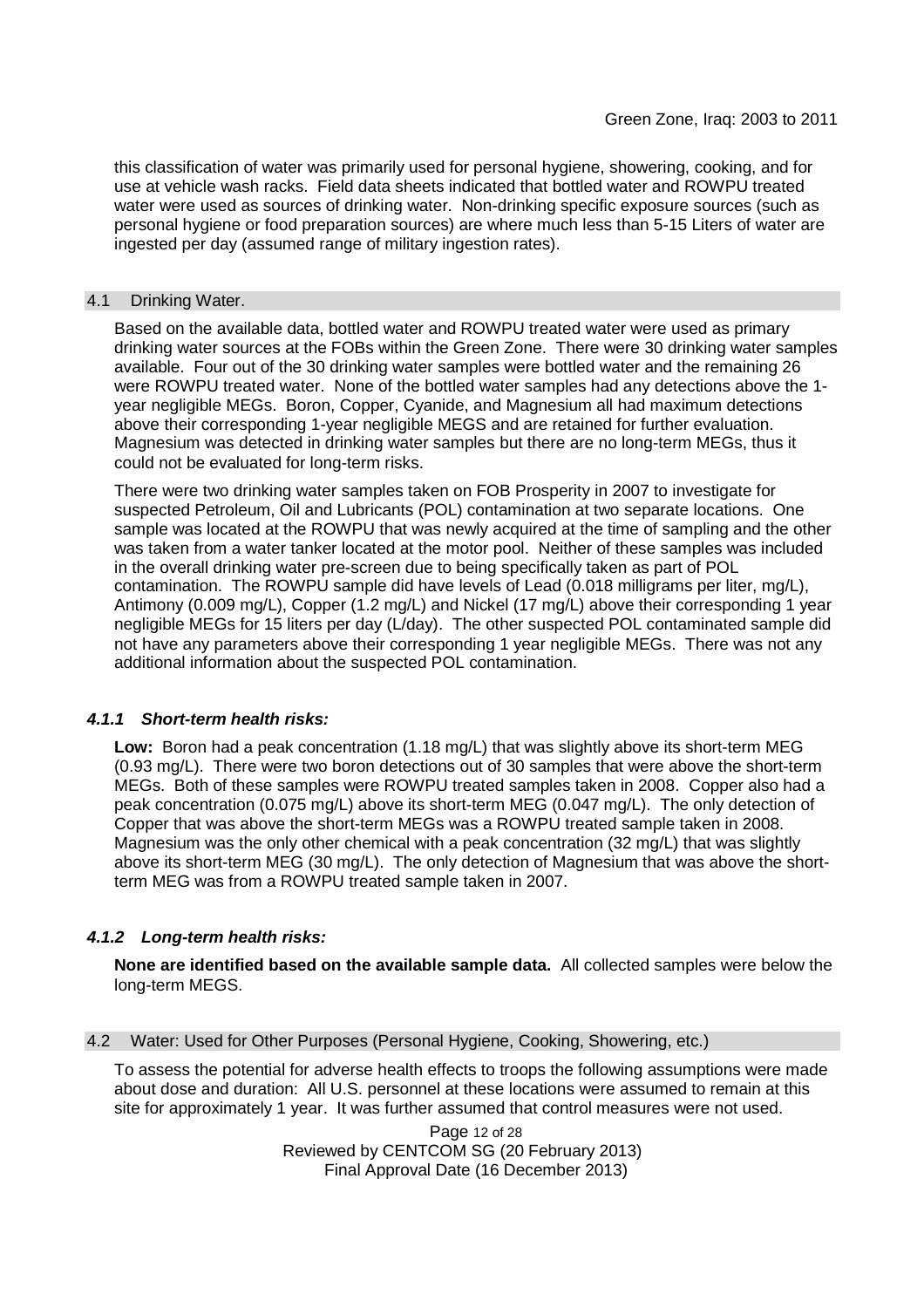Non-drinking water samples were reverse osmosis treated (n=10), municipal (n=13), and one labeled tap water. Dermal, inhalation, and incidental ingestion exposures that result from nondrinking use of water sources during showering, personal hygiene and/or cooking were considered incidental ingestion and evaluated as nondrinking exposures (See Reference 9, Appendix G, and Section G.3). In case of incidental ingestion of the non-drinking water sources, or in instances of ice production in dining facilities, water was assumed to have been ingested at less than 5 L/day for up to 365 days (1-year). No health risks from ROWPU-treated (non-drinking) and municipal exposures were identified based on limited sample data. Magnesium was detected in all 24 nondrinking water samples but there are no long-term MEGs, thus it could not be evaluated for longterm risks. None of the other parameters in the available samples exceeded their 1 year negligible MEGs for any parameters.

# **4.2.1 Short-term health risks:**

**None are identified based on the available sample data.** All collected samples were below the long-term MEGS. Magnesium was the only parameter carried through to the short-term risk assessment due to not having a long-term MEG, however it did not exceed the short-term MEGs.

# **4.2.2 Long-term health risks:**

**None are identified based on the available sample data.** All collected samples were below the long-term MEGs.

# **5 Military Unique**

## 5.1 Chemical Biological, Radiological Nuclear (CBRN) Weapons:

The Defense Occupational and Environmental Health Readiness System-Industrial Hygiene Environmental Health business area (DOEHRS-IH (EH)) and Military Environmental Surveillance Library (MESL) databases were searched for any information on CBRN weapons related to the FOBs located within the Green Zone. No related data/information were found.

**Short-term and long-term health risks:** No data available to assess health risk.

5.2 Depleted Uranium (DU):

No specific hazard sources were documented in the DOEHRS-IH (EH) or MESL for the FOBs located within the Green Zone.

**Short-term and long-term health risks:** No data available to assess health risk.

5.3 Ionizing Radiation:

The Combat Support Hospital located in the Ibn Sina Hospital has an X-ray unit. No worker exposures exceeding radiation exposure standards have been identified. No other information was available.

No other sources of ionizing radiation were documented in the DOEHRS-IH (EH) or MESL for any of the FOBs within the Green Zone.

**Short-term and long-term health risks:** No data available to assess health risk.

## 5.4 Non-Ionizing Radiation:

Page 13 of 28 Reviewed by CENTCOM SG (20 February 2013) Final Approval Date (16 December 2013)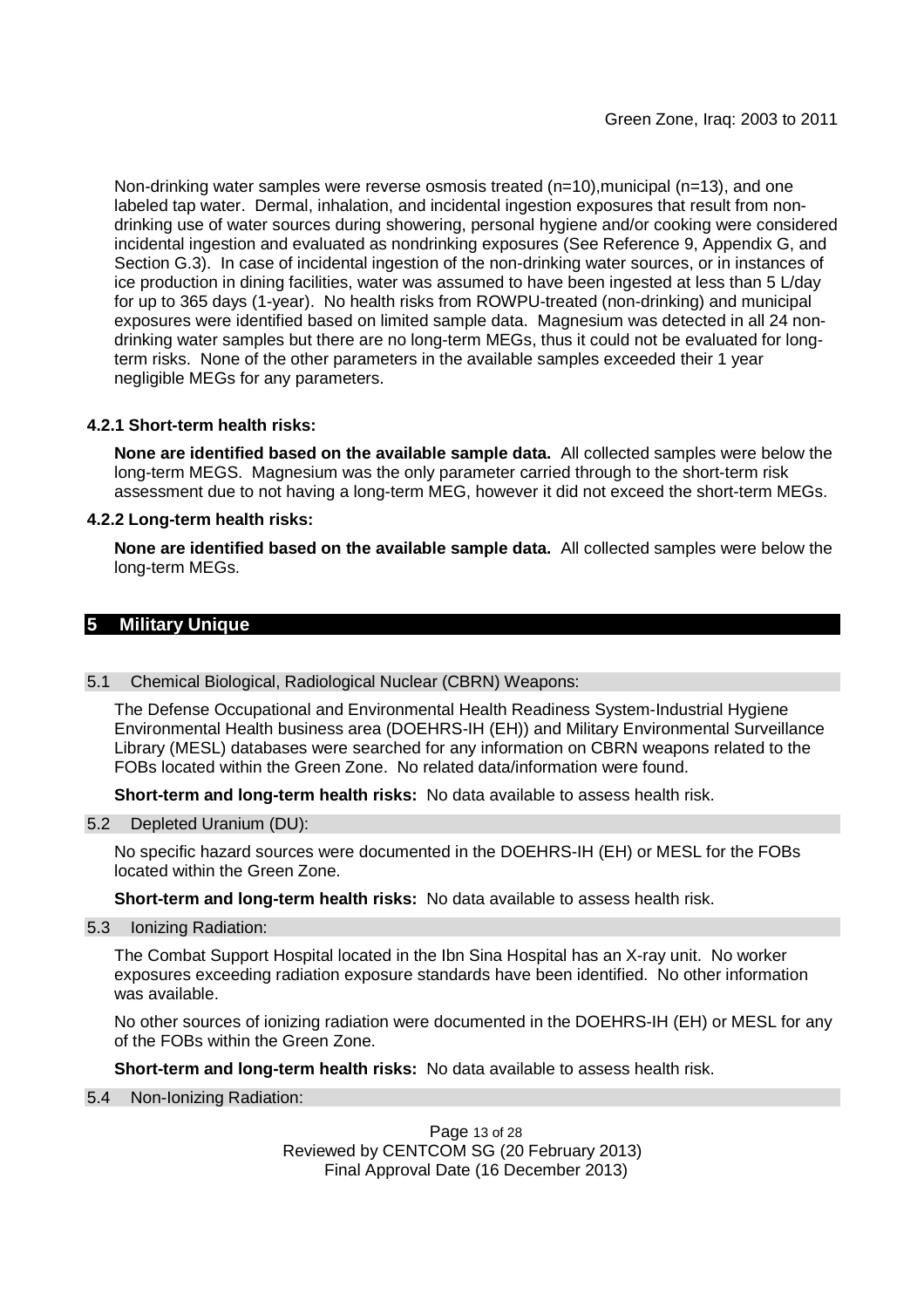No specific sources of non-ionizing radiation were documented in the DOEHRS-IH (EH) or MESL for any of the FOBs within the Green Zone.

**Short-term and long-term health risks:** No data available to assess health risk.

# **6 Endemic Disease**

This document lists the endemic disease reported in the region, its specific health risks and severity and general health information about the diseases. USCENTCOM Modification (MOD) 11 (Reference 13) lists deployment requirements, to include immunizations and chemoprophylaxis, in effect during the timeframe of this POEMS.

#### 6.1 Foodborne and Waterborne Diseases

Food borne and waterborne diseases in the area are transmitted through the consumption of local food and water. Local unapproved food and water sources (including ice) are heavily contaminated with pathogenic bacteria, parasites, and viruses to which most U.S. Service Members had little or no natural immunity. Effective host nation disease surveillance does not exist within the country. Only a small fraction of diseases are identified or reported in host nation personnel. Diarrheal diseases could be expected to temporarily incapacitate a very high percentage of U.S. personnel within days if local food, water, or ice was consumed. Hepatitis A and typhoid fever infections typically cause prolonged illness in a smaller percentage of unvaccinated personnel. Vaccinations are required for DOD personnel and contractors. In addition, although not specifically assessed in this document, significant outbreaks of viral gastroenteritis (e.g., norovirus) and food poisoning (e.g., *Bacillus cereus*, *Clostridium perfringens*, *Staphylococcus*) may have occurred. Key disease risks are summarized below:

Mitigation strategies were in place and included consuming food and water from approved sources, vaccinations (when available), frequent hand washing and general sanitation practices.

## *6.1.1 Diarrheal diseases (bacteriological)*

**High, mitigated to Low**: Diarrheal diseases could be expected to temporarily incapacitate a very high percentage of personnel (potentially over 50 percent per month) within days if local food, water, or ice was consumed. Field conditions (including lack of hand washing and primitive sanitation) may have facilitated person-to-person spread and epidemics. Typically these resulted in mild disease treated in outpatient setting; recovery and return to duty in less than 72 hours with appropriate therapy. A small proportion of infections may have required greater than 72 hours limited duty, or hospitalization.

## *6.1.2 Hepatitis A, typhoid fever, and diarrhea-protozoal*

**High, mitigated to Low:** Unmitigated health risk to U.S. personnel was high year round. Mitigation was in place to reduce the risks to low. Hepatitis A and typhoid fever could cause prolonged illness in a small percentage of personnel, (less than 1 percent per month) and have a high risk estimate if no preventive medicine measures were taken. Diarrhea-cholera and diarrheaprotozoal had a moderate risk estimate if no preventive medicine measures were taken, although cases for all were rare. However, much rarer, other potential diseases in this area included diarrhea-cholera and brucellosis with a moderate risk estimate and Hepatitis E with a low risk estimate.

#### *6.1.3 Short-term health risks:*

Page 14 of 28 Reviewed by CENTCOM SG (20 February 2013) Final Approval Date (16 December 2013)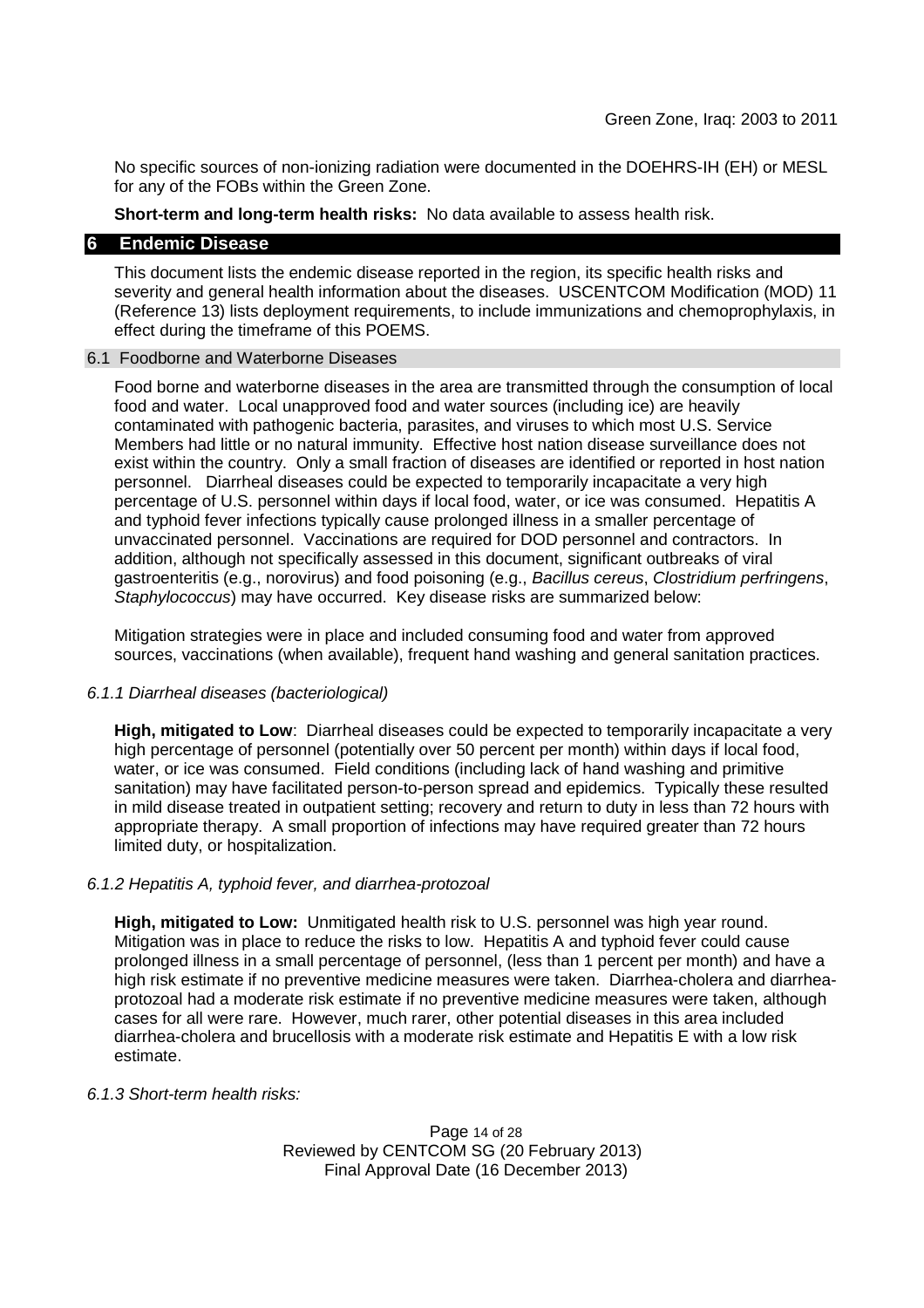**Low**: The overall unmitigated short-term risk associated with foodborne and waterborne diseases at the Green Zone was considered High (for bacterial diarrhea, hepatitis A, typhoid fever) to Moderate (for diarrhea-cholera, diarrhea-protozoal, brucellosis) to Low (for hepatitis E) if local food or water was consumed. Preventive Medicine measures as indicated above reduced the overall risk to low. Confidence in risk estimate is medium.

#### *6.1.4 Long-term health risks:*

None identified based on available data. Confidence in risk estimate is medium.

#### 6.2 Arthropod Vector-Borne Diseases

During the warmer months (typically from April through November), the climate and ecological habitat supported populations of arthropod vectors, including mosquitoes, ticks, and sandflies. Significant disease transmission was sustained countrywide, including urban areas. Mitigation strategies were in place and included proper wear of treated uniforms, application of repellent to exposed skin, and use of bed nets and chemoprophylaxis (when applicable). Additional methods included the use of pesticides, reduction of pest/breeding habitats, and engineering controls

#### *6.2.1 Malaria*

**None**: Indigenous transmission of malaria in Iraq was eliminated as of 2008 reducing risk among personnel exposed to mosquito bites to none.

## *6.2.2 Leishmaniasis*

**Moderate, mitigated to Low**: Potential health risk to U.S. personnel was Moderate year round, but reduced to low with mitigation measures. Leishmaniasis is transmitted by sand flies. The disease risk is highest when sand flies are most prevalent in March through November. There are two forms of the disease–cutaneous (acute form) and visceral (a more latent form of the disease). The leishmaniasis parasites may survive for years in infected individuals and this infection may go unrecognized by physicians in the U.S. when infections become symptomatic years later. However, in this region there were only a small number of cases (less than 1 percent per month attack rate in indigenous personnel). Cutaneous infection is unlikely to be debilitating, though lesions can be disfiguring. Visceral leishmaniasis causes a severe febrile illness, which typically requires hospitalization with convalescence over 7 days.

## *6.2.3 Crimean-Congo hemorrhagic fever*

**Moderate, mitigated to Low**: Unmitigated risk was moderate, but reduced to low with mitigation measures. For U.S. personnel, risk mitigation included proper wear of treated uniforms and application of repellent to exposed skin. Crimean-Congo hemorrhagic fever (CCHF) most commonly occurred in rare cases (less than 0.1 percent per month attack rate in indigenous personnel) and was transmitted by tick bites or occupational contact with blood or secretions from infected animals. It is a very severe illness typically requiring intensive care with fatality rates from five to fifty percent.

## *6.2.4 Sandfly fever*

Page 15 of 28 Reviewed by CENTCOM SG (20 February 2013) Final Approval Date (16 December 2013)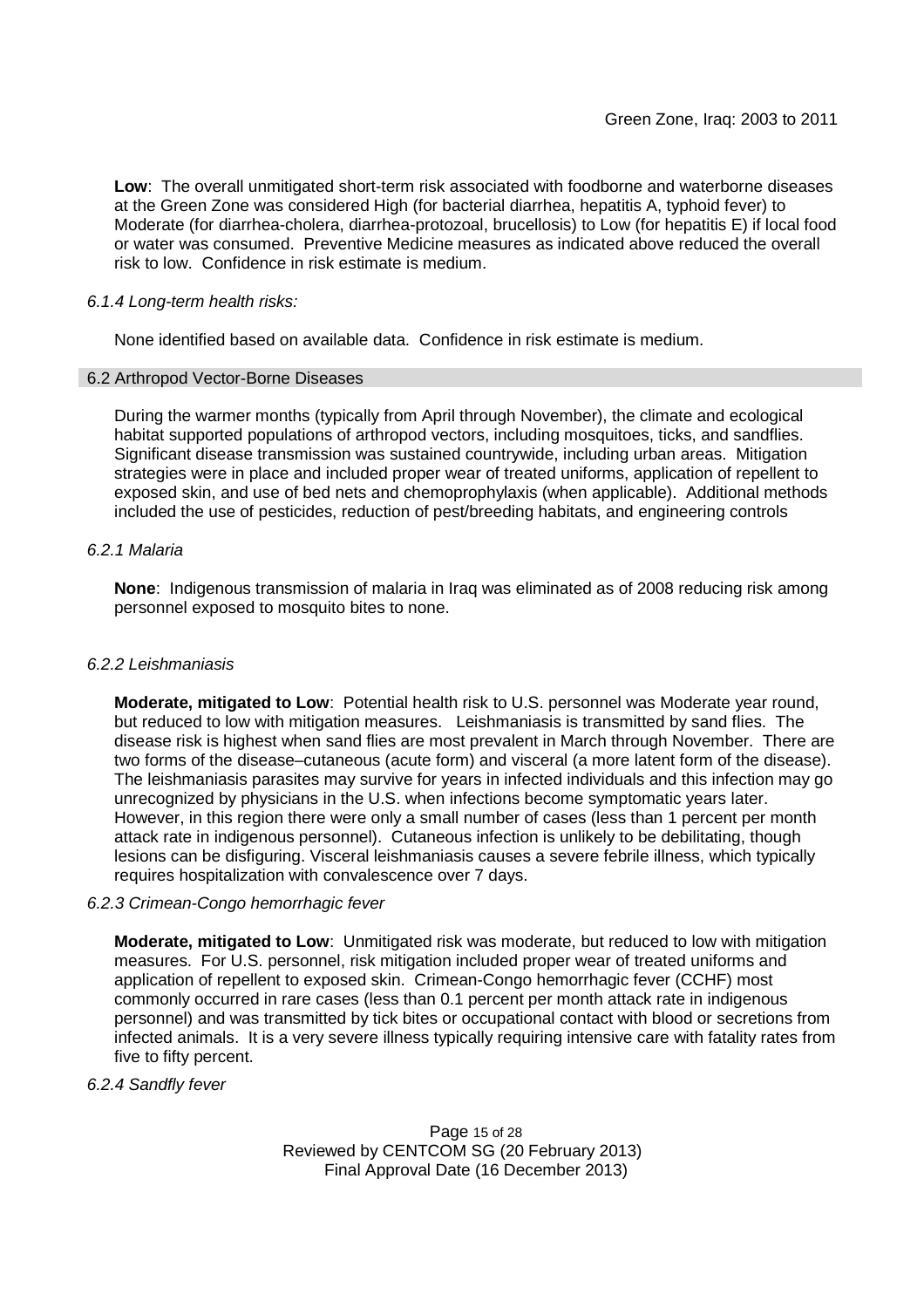**Moderate, mitigated to Low**: Unmitigated risk was moderate, but reduced to low with mitigation measures. Estimated potential disease rates were 1 to 10 percent of personnel per month under worst-case conditions. It is transmitted by sandflies and occurs more commonly in children though adults still at risk. Incidents could have resulted in debilitating febrile illness typically requiring 1-7 days of supportive care followed by return to duty.

#### 6.2.5 Rickettsioses, tickborne

**Low**: Rickettsioses disease was assessed as present, but levels at the Green Zone were unknown; rare cases were possible among personnel exposed to tick bites. Incidents could have resulted in a potentially debilitating febrile illness, which may have required 1 to 7 days of supportive care followed by return to duty. More prolonged and severe infections may have occurred with rare fatalities. Fatality rates in untreated cases may have been higher. The risk was low for rickettsioses.

#### 6.2.6 Typhus-fleaborne

**Low**: Typhus-fleaborne has a low risk estimate and was assessed as present, but levels were unknown. Rare cases were possible among personnel exposed to rodents and flea bites. Debilitating febrile illness typically required 1 to 7 days of inpatient care, followed by return to duty.

## *6.2.7 West Nile fever*

**Low**: West Nile fever was present and maintained by the bird population and mosquitoes that help to transfer the diseases from birds to humans. The majority of infections in young, healthy adults were asymptomatic although it can result in fever, headache, tiredness, and body aches, occasionally with a skin rash (on the trunk of the body) and swollen lymph glands. This disease was associated with a low risk estimate.

#### 6.2.8 Sindbis

**Low**: Sindbis presented a negligible risk (extremely rare cases) among personnel exposed to mosquito bites. Debilitating febrile illness were often accompanied by a rash, and typically required 1 to 7 days of supportive care. Significant arthralgias could persist for several weeks or more in some cases.

## *6.2.9 Short -term health risks:*

**Moderate, mitigated to Low**: Moderate (for leishmaniasis-cutaneous (acute), Crimean-Congo hemorrhagic fever, Sandfly fever,); and Low (for rickettsioses, typhus-fleaborne, sindbis and West Nile fever). Mitigation reduced the overall risk to low. Confidence in risk estimate is medium.

## *6.2.10 Long -term health risks:*

**Moderate, mitigated to Low** (for leishmaniasis-visceral [chronic]). Confidence in risk estimate is medium.

# 6.3 Water Contact Diseases

Tactical operations or recreational activities that involved extensive contact with surface water such as lakes, rivers, or flooded fields may have resulted in significant exposure to leptospirosis and schistosomiasis. Risk was restricted primarily to areas along rivers and lakes. These

> Page 16 of 28 Reviewed by CENTCOM SG (20 February 2013) Final Approval Date (16 December 2013)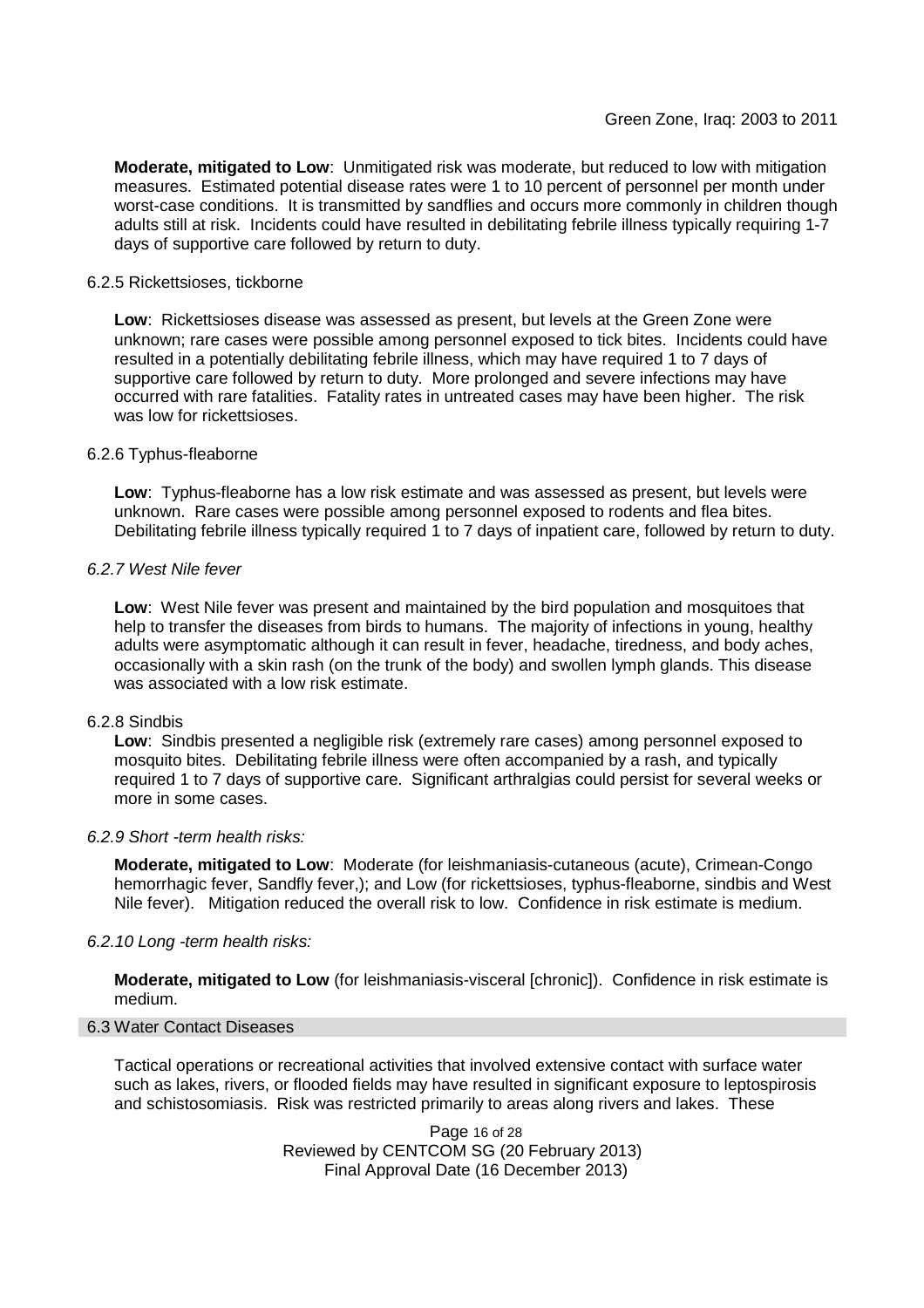diseases could have debilitated personnel for up to a week or more. Leptospirosis risk typically increased during flooding. In addition, although not specifically assessed in this document, bodies of surface water are likely to be contaminated with human and animal waste. Activities such as wading or swimming may result in exposure to enteric diseases including diarrhea and hepatitis via incidental ingestion of water. Prolonged water contact also may lead to the development of a variety of potentially debilitating skin conditions including bacterial or fungal dermatitis. Mitigation strategies were in place and included avoiding water contact and recreational water activities, proper wear of uniform (especially footwear), and protective coverings for cuts/abraded skin.

## *6.3.1 Schistosomiasis*

**Moderate, mitigated to Low**: Schistosomiasis cases could occur in rare cases (less than 0.1% per month attack rate) among personnel wading or swimming in fecally contaminated bodies of water such as lakes, streams, or irrigated fields. Mild infections were generally asymptomatic. In very heavy acute infections, a febrile illness (acute schistosomiasis) may have occurred, especially with *S. japonicum* and *S. mansoni*, requiring hospitalization and convalescence over 7 days.

#### *6.3.2 Leptospirosis*

**Moderate, mitigated to Low**: Leptospirosis was present in Iraq at unknown levels. Human infection occurs through exposure to water or soil contaminated by infected animals and is associated with wading, and swimming in contaminated, untreated open water. The occurrence of flooding after heavy rainfall facilitates the spread of the organism because, as water saturated the environment, leptospirosis present in the soil passed directly into surface waters. Leptospirosis can enter the body through cut or abraded skin, mucous membranes, and conjunctivae. Ingestion of contaminated water can also lead to infection. The acute generalized illness associated with infection can mimic other tropical diseases (for example, dengue fever, malaria, and typhus), and common symptoms include fever, chills, myalgia, nausea, diarrhea, cough, and conjunctival suffusion. Manifestations of severe disease can include jaundice, renal failure, hemorrhage, pneumonitis, and hemodynamic collapse. Recreational activities involving extensive water contact may have resulted in personnel being temporarily debilitated with leptospirosis.

#### *6.3.3 Short -term health risks:*

**Moderate, mitigated to Low:** for schistosomiasis and leptospirosis. Confidence in risk estimate is medium.

## *6.3.4 Long -term health risks:*

**None identified based on available data.** Confidence in risk estimate is medium.

# 6.4 Respiratory Diseases

Although not specifically assessed in this document, deployed U.S. forces may have been exposed to a wide variety of common respiratory infections in the local population. These included influenza, pertussis, viral upper respiratory infections, viral and bacterial pneumonia, and others. U.S. military populations living in close-quarter conditions were at risk for substantial person-to-person spread of respiratory pathogens. Influenza was of particular concern because of

> Page 17 of 28 Reviewed by CENTCOM SG (20 February 2013) Final Approval Date (16 December 2013)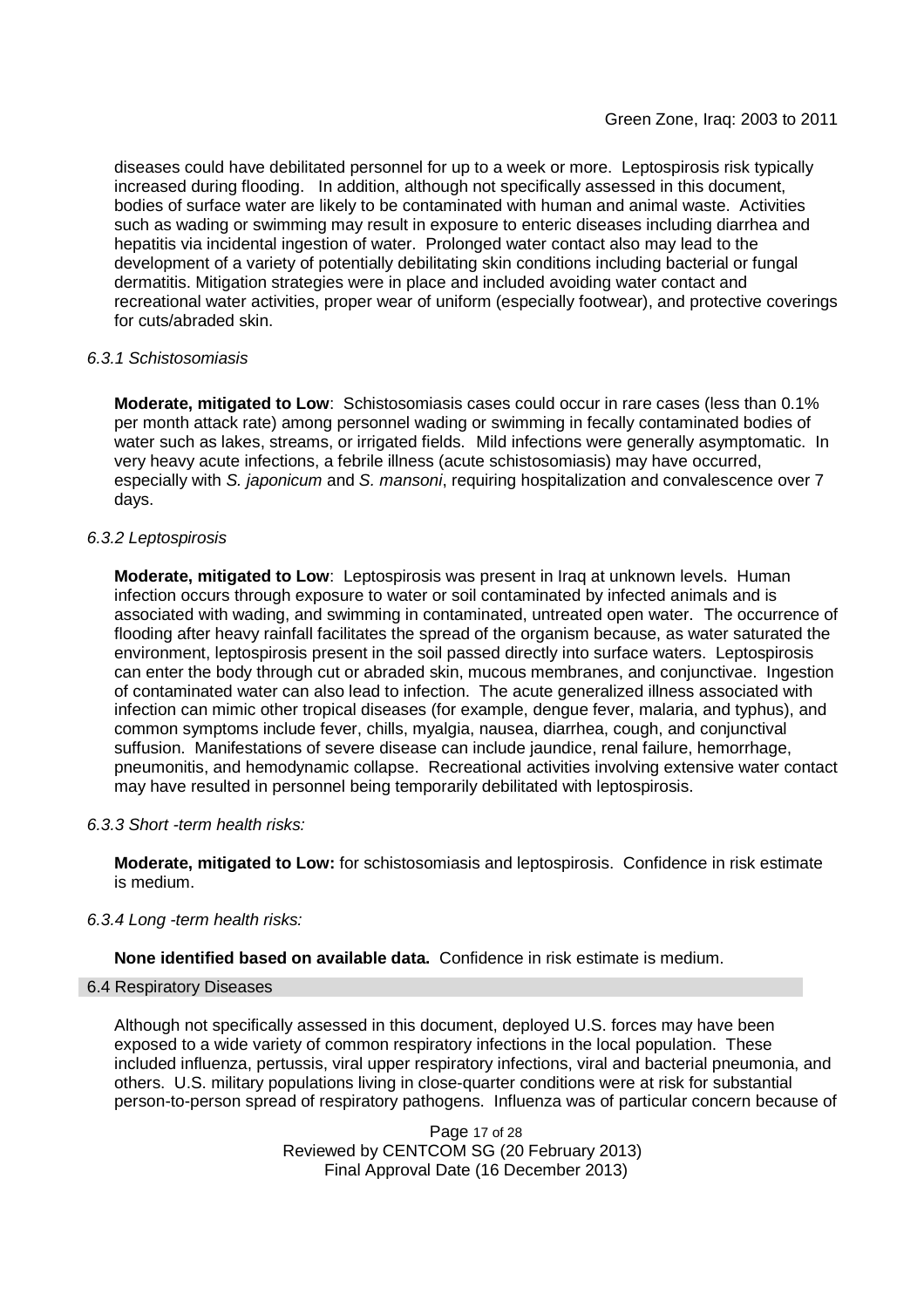its ability to debilitate large numbers of unvaccinated personnel for several days. Mitigation strategies were in place and included routine medical screenings, vaccination, enforcing minimum space allocation in housing units, implementing head-to-toe sleeping in crowded housing units, implementation of proper PPE when necessary for healthcare providers and detention facility personnel.

# *6.4.1 Tuberculosis (TB)*

**Moderate, mitigated to Low:** Tuberculosis (TB) posed a moderate, mitigated to low, year round risk to U.S. personnel in Iraq. Tuberculosis is usually transmitted through close and prolonged exposure to an active case of pulmonary or laryngeal tuberculosis, but can also occur with incidental contact. The Army Surgeon General had defined increased risk in deployed Soldiers as indoor exposure to locals or third country nationals of greater than one hour per week in a highly endemic active TB region. Additional mitigation included active case isolation in negative pressure rooms, where available.

## *6.4.2 Meningococcal meningitis*

**Low:** Meningococcal meningitis posed a low risk and was transmitted from person to person through droplets of respiratory or throat secretions. Close and prolonged contact facilitated the spread of this disease.

#### *6.4.3 Short-term health risks:*

**Varies, mitigated to Low:** Moderate (tuberculosis) to Low (for meningococcal meningitis). Mitigation reduced the overall short-term risk to low. Confidence in the health risk estimate is medium.

## *6.4.4 Long-term health risks:*

**None identified based on available data.** TB was evaluated as part of the Post Deployment Health Assessment (PDHA). A TB skin test was required post-deployment if potentially exposed and was based upon individual Service policies.

## 6.5 Animal-Contact Diseases

#### *6.5.1 Rabies*

**Moderate, mitigated to Low:** Rabies posed a year-round moderate risk. Occurrence in local animals was well above U.S. levels due to the lack of organized control programs. Dogs were the primary reservoir of rabies in Iraq, and a frequent source of human exposure. In June 2008, the New Jersey Health department in The United States reported a confirmed case of rabies in a mixed-breed dog recently imported from Iraq. Rabies is transmitted by exposure to the virusladen saliva of an infected animal, typically through bites, but could occur from scratches contaminated with the saliva. No cases of rabies acquired in Iraq have been identified in US Service Members to date. The vast majority (>99%) of persons who develop rabies disease will do so within a year after a risk exposure, there have been rare reports of individuals presenting with rabies disease up to six years or more after their last known risk exposure. Mitigation strategies included command emphasis of CENTCOM GO 1B, reduction of animal habitats, active pest management programs, and timely treatment of feral animal scratches/bites.

> Page 18 of 28 Reviewed by CENTCOM SG (20 February 2013) Final Approval Date (16 December 2013)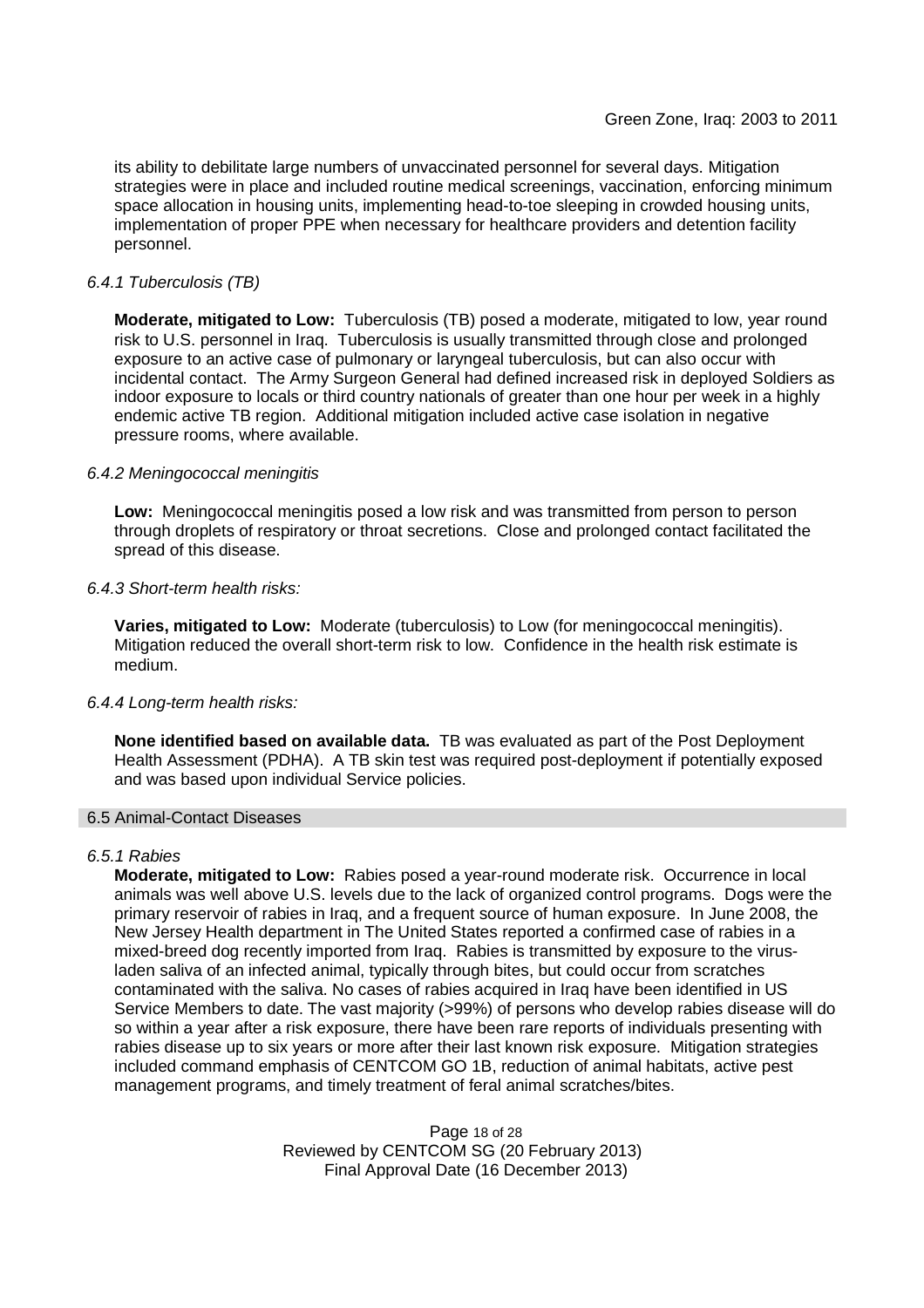## *6.5.2 Anthrax*

**Low:** Anthrax posed a year-round low risk, but cases were rare even in indigenous personnel. Anthrax is a naturally occurring infection; cutaneous anthrax is transmitted by direct contact with infected animals or carcasses, including hides. Eating undercooked infected meat can result in contracting Gastrointestinal Anthrax. Pulmonary Anthrax is contracted through inhalation of spores and was extremely rare. Mitigation strategies included consuming approved food sources, proper food preparation and cooking temperatures, avoidance of animals and farms, dust abatement when working in these areas, vaccinations, and proper PPE for personnel working with animals.

#### *6.5.3 Q-Fever*

**Moderate, mitigated to Low:** Q-Fever posed a year-round moderate risk. Rare cases were possible among personnel exposed to direct contact with infected livestock and domesticated animals or contaminated manure straw or dust in areas where herd animals were sheltered and grazed. Significant outbreaks (affecting 1-50 percent) can occur in personnel with heavy exposure to barnyards or other areas where animals are kept. Unpasteurized milk may also transmit infection. The primary route of exposure is respiratory, with an infectious dose as low as a single organism. Mitigation strategies in place as listed in paragraph 6.5.2 except for vaccinations

#### *6.5.4 H5N1 avian influenza*

**Low:** H5N1 avian influenza posed a year-round low risk. No illnesses were reported in U.S. personnel, however those who have close contact with birds or poultry have an increased risk of H5N1 infection. Mitigation strategies included avoidance of birds/poultry and proper cooking temperatures for poultry products.

## *6.5.5* Short-term health risks:

**Varies, mitigated to Low:** Moderate (for rabies and Q-fever) to Low (for anthrax and H5N1 avian influenza) short-term risk due to rare occurrence. Mitigation reduced the overall short-term risk to low. Confidence in risk estimate is medium.

#### 6.5.6 Long-term health risks:

**Low:** The long term risk for rabies was Low because the incubation period for rabies can be several years in rare cases.

# **7 Venomous Animal/Insect**

# 7.1 Snakes, scorpions, and spiders

Routine pest control measures were conducted within the Green Zone. There was no site-specific documentation of any species of venomous snakes or scorpions identified at any of the FOBs within the Green Zone. There were pesticide application logs to target oriental roaches, spiders, scorpions, snakes, rats, flies and mosquitoes. Generally, if there are any identified they are

> Page 19 of 28 Reviewed by CENTCOM SG (20 February 2013) Final Approval Date (16 December 2013)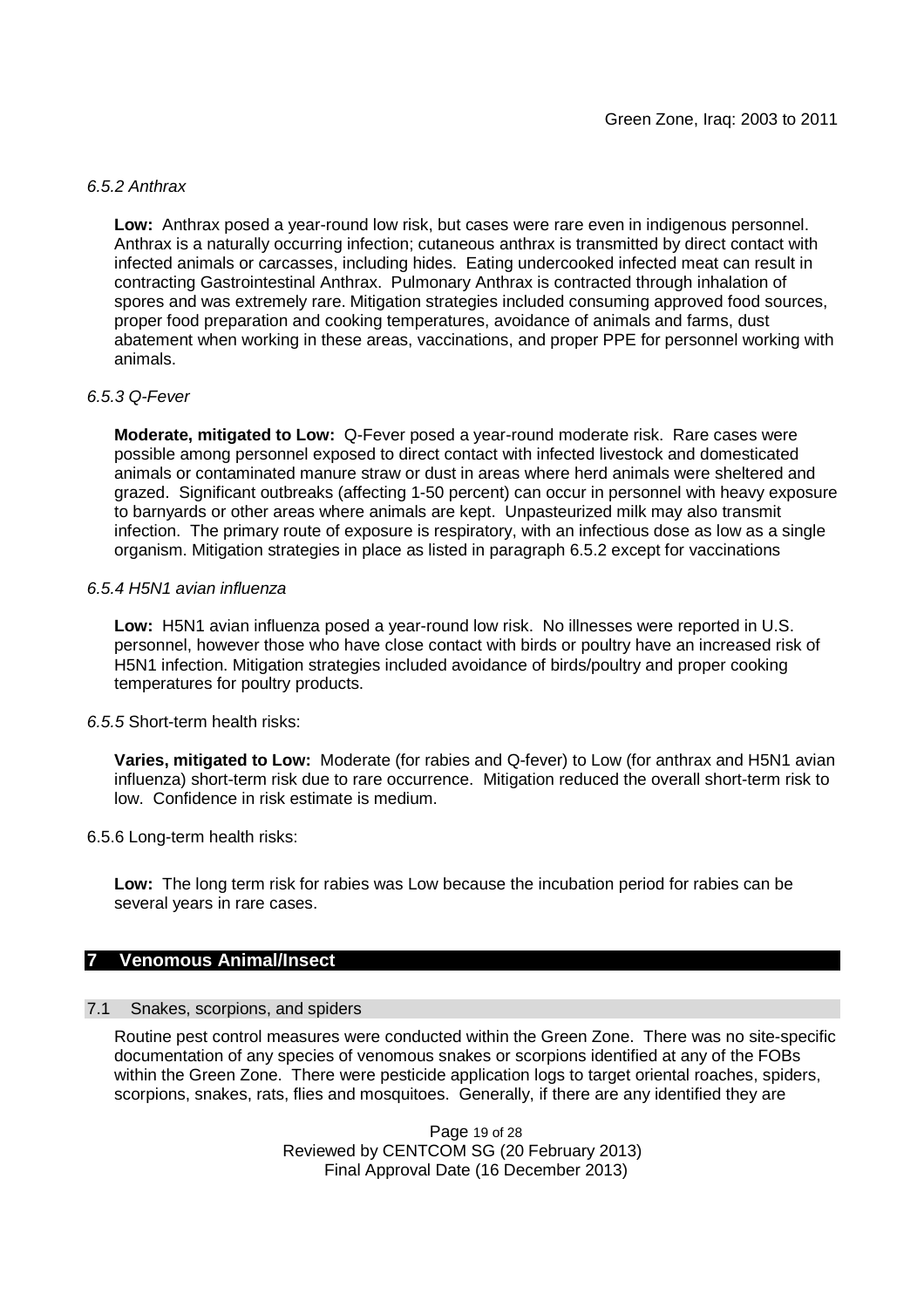limited in number and personnel experience minimal sightings or contact. Exposure to hazardous animals and insects are considered a negligible hazard. A number of medically relevant venomous species had home ranges that overlapped the location of the Green Zone and vicinity and may have presented a health risk when encountered by personnel.

## 7.1.1 Spiders

 White widow spider (*Latrodectus pallidus*): Clinical effects were uncertain, but it is related to medically important species, therefore major envenoming could not be excluded.

# 7.1.2 Scorpions

 Fattail scorpion (*Androctonus crassicauda*): Severe envenoming was possible, potentially lethal. Cardiotoxicity may be direct or indirect, but is a feature of severe envenoming, with cardiac arrhythmias, cardiac failure. Hypovolaemic hypotension was possible in severe cases due to fluid loss through vomiting and sweating. Most stings caused only severe local pain, which could be treated using local anesthetic infiltration. Systemic envenoming could develop rapidly, though occasionally may have been delayed in onset, so caution in assessment was required.

 *Buthacus leptochelys*, Turkish Scorpion (*Buthacus macrocentrus*), *Compsobuthus matthiesseni*, and *Compsobuthus werneri*: Clinical effects were unknown; there are a number of dangerous Buthid scorpions, but there are also some known to cause minimal effects only. Without clinical data it was unclear where these species fits within that spectrum.

 *Hemiscorpius lepturus*: Severe envenoming was possible, potentially lethal. Stings caused local necrosis and variable, sometimes fatal systemic effects, including haemolysis, cardiac failure, and CNS effects.

 *Hottentotta saulcyi*, *Hottentotta scaber*, and *Hottentotta schach*: Moderate envenoming was possible but unlikely to prove lethal. Stings by these scorpions were likely to cause only short lived local effects, such as pain, without systemic effects.

 *Orthochirus iraqus* and Israel pillar tail scorpion (*Orthochirus scrobiculosus*): Clinical effects were unknown; there were a number of dangerous Buthid scorpions, but there are also some known to have caused minimal effects only. Without clinical data it was unclear where these species fits within that spectrum.

 Large-clawed scorpion (*Scorpio maurus*): Mild envenoming only, not likely to prove lethal. Stings by these scorpions were likely to cause only short lived local effects, such as pain, without systemic effects.

## 7.1.3 Snakes

 Montpellier snake (*Macrovipera lebetina* subspecies e*uphratica* and subspecies *obtuse*): Severe envenoming was possible, potentially lethal. Moderate to severe coagulopathy and haemorrhagins causing extensive bleeding. Renal damage was a recognized complication, usually secondary to coagulopathy. All cases should have been managed as potentially severe.

 Dark-headed Dwarf Racer (*Pseudocyclophis persicus*): Clinical effects unknown, but unlikely to cause significant envenoming. Limited clinical data suggested bites resulted in local effects only. Carefully assess. Role of antivenom most uncertain and unlikely to be required.

 Desert Black Snake (*Walterinnesia aegyptia*): Clinical effects unknown, but potentially lethal envenoming, though unlikely, could not have been excluded. Local pain, swelling, probably not necrosis, general systemic effects, possibly flaccid paralysis was expected due to bites. Antivenom was available and used at first sign of paralysis or for intractable general systemic effects, such as persistent vomiting not responding to antiemetics.

> Page 20 of 28 Reviewed by CENTCOM SG (20 February 2013) Final Approval Date (16 December 2013)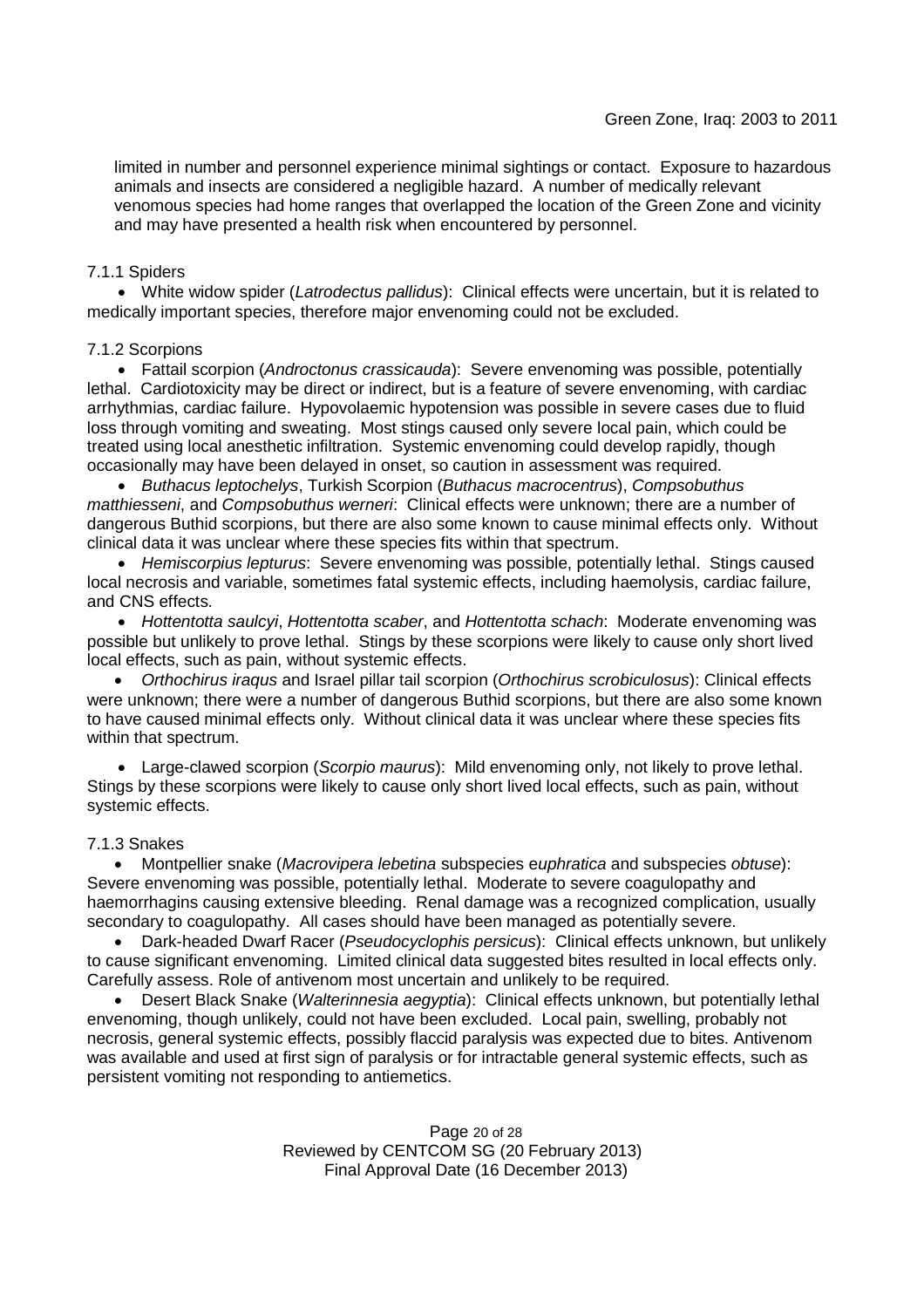## *7.1.4* Short-term health risk:

**Low:** If encountered, effects of venom varied with species from mild localized swelling (e.g. widow spider) to potentially lethal effects (e.g. desert black snake). See effects of venom above. Mitigation strategies included avoiding contact, proper wear of uniform (especially footwear), and timely medical treatment. Confidence in the health risk estimate is low (Reference 9, Table 3-6).

7.1.5 Long-term health risk:

#### **None identified.**

## **8 Heat/Cold Stress**

The Green Zone has a mostly dry climate ranging from 56 - 105 degrees Fahrenheit (°F), with yearly highs up reaching around 120 °F. Summers are long, hot, and dry with low humidity. The predominant wind direction from mid-June through mid-September is out of the North- Northeast and from April to June the wind is usually from a south-southeasterly direction.

#### 8.1 Heat

Average monthly peak temperature during the summer months (June – September) was 111 °F. The health risk of heat stress/injury based on temperatures alone was Low (< 78 °F) from November – March, high (82-87.9°F) in April, and extremely high ( $\geq 88^\circ$ F) from May – October. However, work intensity and clothing/equipment worn posed a greater health risk of heat stress/injury than environmental factors alone (Reference 12).

## 8.1.1 Short-term health risk:

**High, mitigated to Low:** High health risk of heat injury in unacclimatized or susceptible populations (older, previous history of heat injury, poor physical condition, underlying medical/health conditions), and those under operational constraints (equipment, PPE, vehicles) personnel from May – October, and Low for all other months. The risk of heat injury was reduced to low through preventive measures such as work/rest cycles, proper hydration and nutrition, and monitoring wet bulb global temperature (WBGT). Because the occurrence of heat stress/injury was strongly dependent on operational factors (work intensity and clothing), confidence in the health risk estimate is low (Reference 9, Table 3-6).

#### 8.1.2 Long-term health risk:

**Low:** Long-term health implications from heat injuries were rare but could occur, especially from more serious injuries such as heat stroke. However, the health risk may have been greater to certain susceptible persons–those older (i.e., greater than 45 years), in lesser physical shape, or with underlying medical/health conditions. The long-term health risk was Low; confidence in the health risk estimates is medium (Reference 9, Table 3-6).

#### 8.2 Cold

Winter (December – March) temperatures ranged from 41.2 °F to 49.3 °F. Even on warm days

Page 21 of 28 Reviewed by CENTCOM SG (20 February 2013) Final Approval Date (16 December 2013)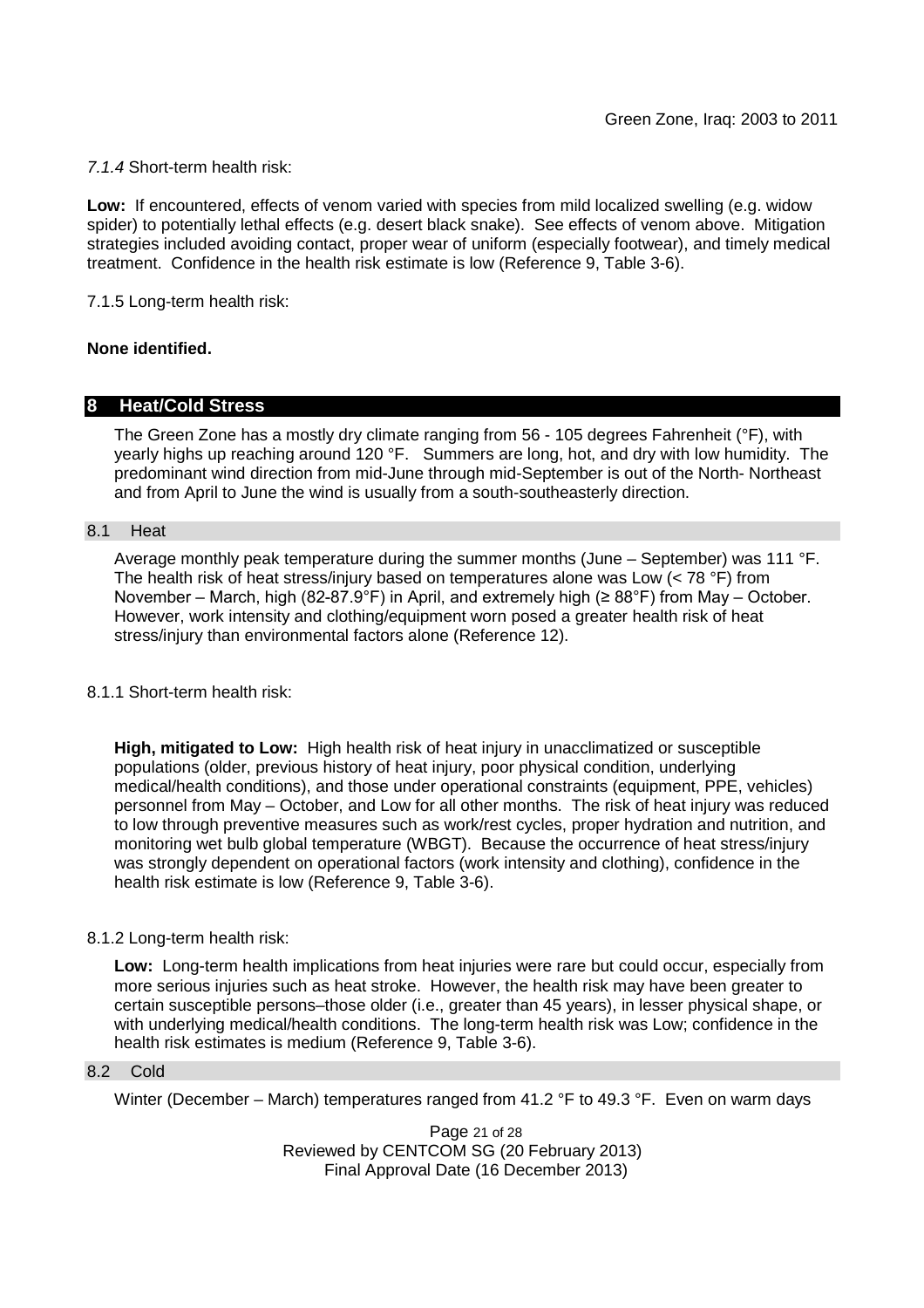there could be a significant drop in temperature after sunset by as much as 40  $\degree$ F. There was a risk of cold stress/injury when temperatures fell below 60 °F, which could occur from November – April. The health risk assessment for non-freezing cold injuries (chilblain, trench foot, and hypothermia) was Low based on historical temperature and precipitation data. Frostbite was unlikely to occur because temperatures rarely dropped below freezing. However, personnel may have encountered significantly lower temperatures during field operations at higher altitudes. As with heat stress/injuries, cold stress/injuries were largely dependent on operational and individual factors instead of environmental factors alone. With protective measures in place the health risk assessment was low for cold stress/injury; confidence in the health risk estimate is medium.

# 8.2.1 Short-term health risks:

**Low:** The health risk of cold injury was Low. Confidence in the health risk estimate is medium.

#### 8.2.2 Long-term health risk:

#### **Low:** The health risk of cold injury was Low. Confidence in the health risk estimate is high.

## **9 Noise**

#### 9.1 Continuous:

There were several stand-alone generators located throughout the Green Zone. There were also helicopters and constant traffic caused by a large number of vehicles that contributed to noise levels. Helicopter flights occasionally caused peak noise exposures. In 2011 at FOB Prosperity, it was noted that soldiers were not exposed to noise levels in excess of 85 decibels (dBA) on a routine basis or while in living areas. There were limited data for previous years and other specific locations within the Green Zone.

Short-term and Long-term risks: High, mitigated to Low. High for individuals working near major noise sources without proper hearing protection. Risk is reduced to low through use of proper hearing protection. Confidence in risk estimate is medium.

### 9.2 Impulse:

No impulse noise evaluations conducted, not evaluated.

Short-term and Long-term risks: Not evaluated-no available impulse noise evaluation. No identified health risks.

# **10 Other Unique Occupational Hazards**

DoD personnel were exposed to various chemical, physical, ergonomic, and biological hazards in the course of performing their mission. These types of hazards depended on the mission of the unit and the operations and tasks, which the personnel were required to perform to complete their mission. The health risk associated with these hazards depended on a number of elements including what materials were used, how long the exposure lasted, what was done to the material, the environment where the task or operation was performed, and what controls were used. The hazards could include exposures to heavy metal particulates (e.g., lead, cadmium, manganese,

> Page 22 of 28 Reviewed by CENTCOM SG (20 February 2013) Final Approval Date (16 December 2013)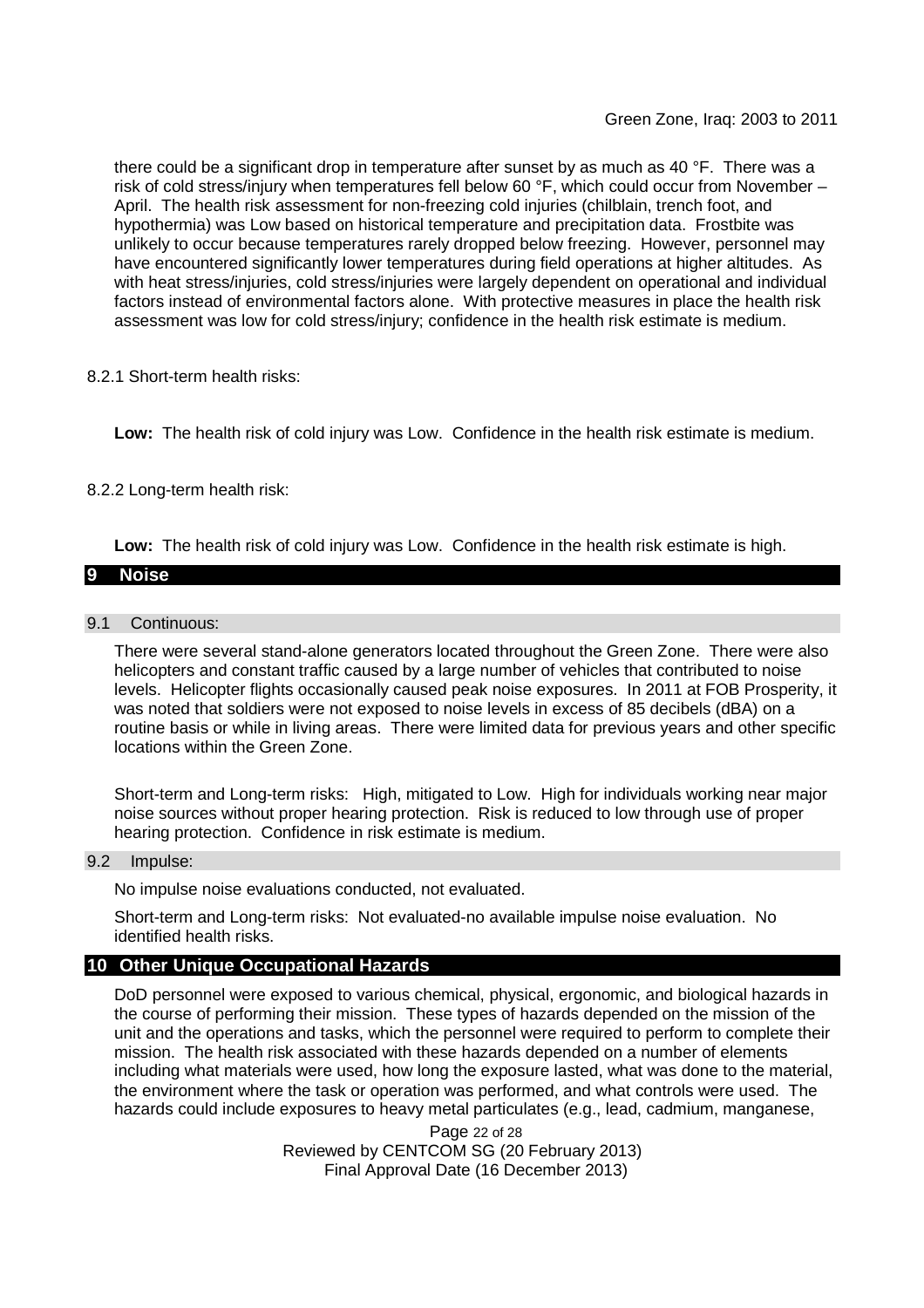chromium, and iron oxide), solvents, fuels, oils, and gases (e.g., Carbon monoxide, Carbon dioxide, oxides of Nitrogen, and oxides of Sulfur). Most of these exposures occurred when performing maintenance task such as painting, grinding, welding, engine repair, or movement through contaminated areas. Exposures to these occupational hazards could occur through inhalation (air), skin contact, or ingestion; however, exposures through air were generally associated with the highest health risk.

#### 10.1 Fuel/petroleum products/industrial chemical spills

There were 5,000 gallon trucks and 10,000 gallon bladders used to store gas, diesel, and JP8 at FOB Prosperity. These petroleum distribution points were operated by both contractors and U.S. Army personnel according to the Occupational Environmental Health Site Assessment (OEHSA) for FOB Prosperity November 2008. At FOB Freedom Rest, POL was temporarily stored in the maintenance garage until it was removed by contractors and taken to the hazardous material yard located on FOB Liberty.

Short-term and Long-term risks: Insufficient quantity and quality of data were available for an accurate health risk assessment.

#### 10.2 Waste Sites/Waste Disposal:

Lack of proper sanitation throughout the camps in the living quarters contributed to the mice, rodents, and feral cat populations at the locations associated with the Green Zone. Trash and food debris were often found in sleeping areas. Lids were missing from trashcans throughout the camps and flies were prevalent.

The 2008 FOB Prosperity OEHSA indicated an internal storage yard, maintained by contractors, was used to temporarily collect hazardous materials from all other bases in the Green Zone while awaiting final disposition. Solid waste on FOB Prosperity was collected in dumpsters and trucked out by contractors. Regulated medical waste on FOB Prosperity was transported to the Ibn Sina Hospital incinerator. The medical waste incinerator was operated by U.S. Army personnel and located at the Ibn Sina Hospital.

Short-term and Long-term health risks: Insufficient quantity and quality of data were available for an accurate health risk assessment.

#### 10.3 Asbestos:

The OEHSAs for FOB Prosperity (November 2008), FOB Freedom Rest and the International Zone (June 2008) did not note any asbestos at the site. However, there were two specific asbestos sampling events performed within the Green Zone. One was at FOB Freedom on 1 February 2007 where two ceiling material samples were collected from two different rooms in Building 19 for analyses. No asbestos fibers were detected in the samples.

There was another specific asbestos sampling event done at FOB Prosperity on 27 August 2007. Two bulk samples of potential asbestos containing materials collected from a sidewall and ceiling of the Brigade Medical Supply Office (BMSO) Building 84. No asbestos fibers were detected in the samples.

Short-term and Long-term risks: No identified risks from the samples taken.

Page 23 of 28 Reviewed by CENTCOM SG (20 February 2013) Final Approval Date (16 December 2013)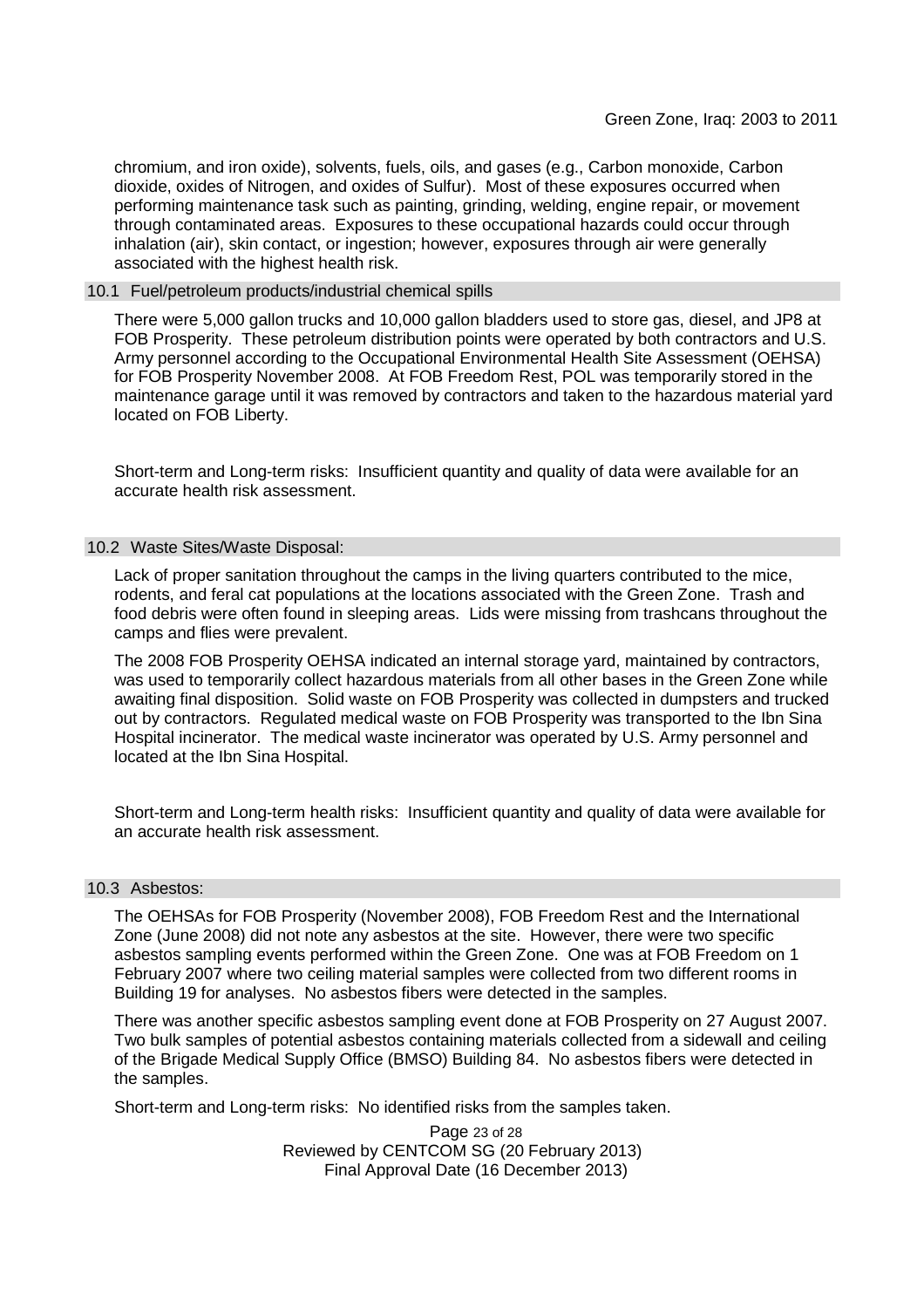## 10.4 Lead Based Paint:

There is no specific information available to assess this hazard.

Short-term and Long-term risks: No data to support a health risk assessment.

#### 10.5 Food Sanitation

A search of the DOEHRS-IH (EH) and the MESL from 19 March 2003 to 31 May 2011 yielded limited food sanitation inspection records in the locations associated with the Green Zone for 2003, 2004, 2005, 2006, 2010 and 2011. Food sanitation deficiencies found in the locations associated with the Green Zone are summarized below.

At the time of the food sanitation inspections, there was improper time and temperature control of potentially hazardous foods. Potentially hazardous foods were kept longer than four hours after being placed in insulated containers. There were missing or inaccurate thermometers. Improper glove use and hand washing between janitorial and food-handling tasks were common. Flies and mosquitoes were prevalent due to standing water inside food facilities, missing screens, air curtains, or other barriers to control access to the facility and poor general sanitation. Use of unapproved food sources was listed among the sanitation deficiencies.

#### *10.5.1* Short-term and Long-term health risks

Not evaluated. Insufficient quantity and quality of data were available for an accurate health risk assessment.

#### 10.6 Pesticides/Pest Control:

The health risk of exposure to pesticide residues was considered within the framework of typical residential exposure scenarios, based on the types of equipment, techniques, and pesticide products that were employed, such as enclosed bait stations for rodenticides, various handheld equipment for spot treatments of insecticides and herbicides, and a number of ready-to-use (RTU) methods such as aerosol cans and baits. The control of rodents required the majority of pest management inputs, with the acutely toxic rodenticides staged as solid formulation lethal baits placed in tamper-resistant bait stations indoors and outdoors throughout cantonment areas. Nuisance insects, including biting and stinging insects such as bees, wasps, and ants, also required significant pest management inputs. Use of pesticides targeting against these pests generally involved selection of compounds with low mammalian toxicity and short-term residual using pinpoint rather than broadcast application techniques.

No specific hazard sources were documented in the DOEHRS-IH (EH) or the MESL data portal. Vector control was conducted by contractors within the Green Zone. A total of 13 monthly pesticide application reports in the MESL data portal for FOB Honor (January 2005 to July 2006), a total of 4 monthly pesticide application reports in the MESL data portal for FOB Prosperity (February 2005 to July 2006), and one vector surveillance report in the MESL data portal for the Green Zone, listed the usage of pesticides on the site. For each pesticide product applied during

> Page 24 of 28 Reviewed by CENTCOM SG (20 February 2013) Final Approval Date (16 December 2013)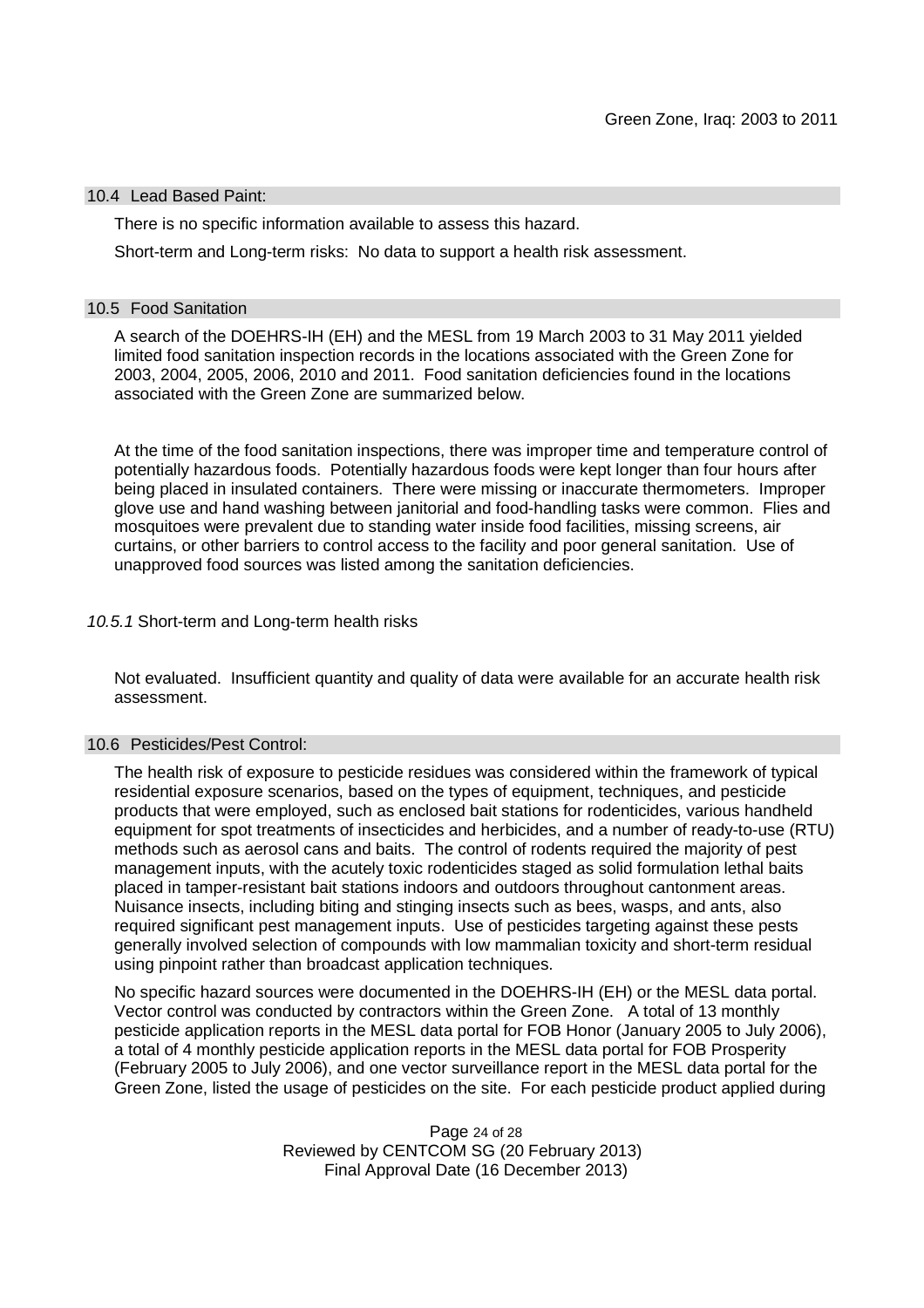this period, the EPA approved label has been archived, providing a framework how each pesticide handled and applied (see below).

#### *10.6.1 Rodenticides*

Rodenticides included various types of traps. The main chemicals in these were Brodifacoum, and Bromadiolone.

#### *10.6.2 Insecticides*

Methods used to control mosquitoes, ants, roaches, and spiders at the Green Zone included: dtrans Allethrin, Bifenthrin, Bromadiolone, DEET (95%), ß-cyfluthrin, fipronil,Hydramethylnon, Imidacloprid, lambda-cyhalothrin, methomyl, (S)-methoprene, (z)-9- tricosene, phenothrin, piperonyl butoxide, pyrethrins, and resmethrin.

## *10.6.3* Short-term and Long-term health risks

**Low:** Short- and long-term health risk was Low. Confidence in the health risk assessment is medium (Reference 9, Table 3-6).

#### 10.7 Burn Pits:

The January 2006 Environmental Health Site Assessment for FOB Honor stated a burn pit was previously located on site and was reportedly only used to burn paper and wood. It was closed and covered with six inches of soil but was not marked. The exact geographic location of the burn pit is classified; if needed; additional details can be coordinated with points of contact listed in section 12. It was noted there were several burn pits located outside of the Green Zone but there was no other documentation available of other burn pits located within the Green Zone.

## **Short-term and Long-term risks:**

While not specific to the Green Zone, the consolidated epidemiological and environmental sampling studies on burn pits that have been conducted to date have been unable to determine whether an association does or does not exist between exposures to emissions from the burn pits and long-term health effects per the 2011 Institute of Medicine (IOM) report (Reference 13). The IOM Committee's review of the literature and the data suggests that service in Iraq (i.e., a broader consideration of air pollution than exposure only to burn pit emissions) might be associated with long-term health effects, particularly in susceptible (e.g., those who have asthma) or highly exposed subpopulations, such as those who worked at the burn pit. Such health effects would be due mainly to high ambient concentrations of PM from both natural and anthropogenic sources, including military sources. If that broader exposure to air pollution turns out to be relevant, potentially related health effects of concern are respiratory and cardiovascular effects and cancer. Susceptibility to the PM health effects could be exacerbated by other exposures, such as stress, smoking, local climatic conditions, and co-exposures to other chemicals that affect the same biologic or chemical processes. Individually, the chemicals measured at burn pit sites in the study were generally below concentrations of health concern for general populations in the United States. However, the possibility of exposure to mixtures of the chemicals raises the potential for health outcomes associated with cumulative exposure to combinations of the constituents of burn pit emissions and emissions from other sources.

There are no data to support a health risk assessment on burn pits at the Green Zone.

Page 25 of 28 Reviewed by CENTCOM SG (20 February 2013) Final Approval Date (16 December 2013)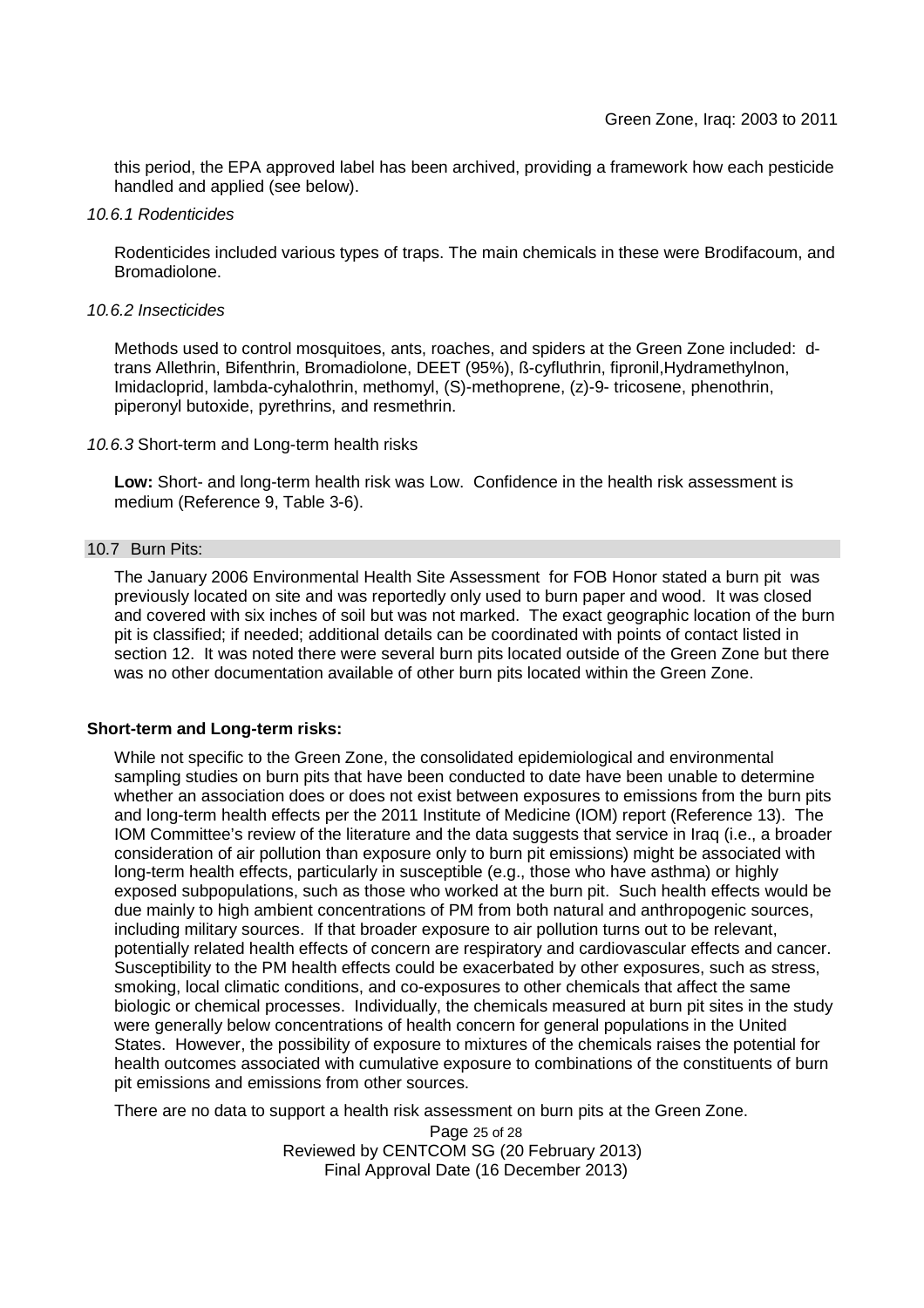Page 26 of 28 Reviewed by CENTCOM SG (20 February 2013) Final Approval Date (16 December 2013)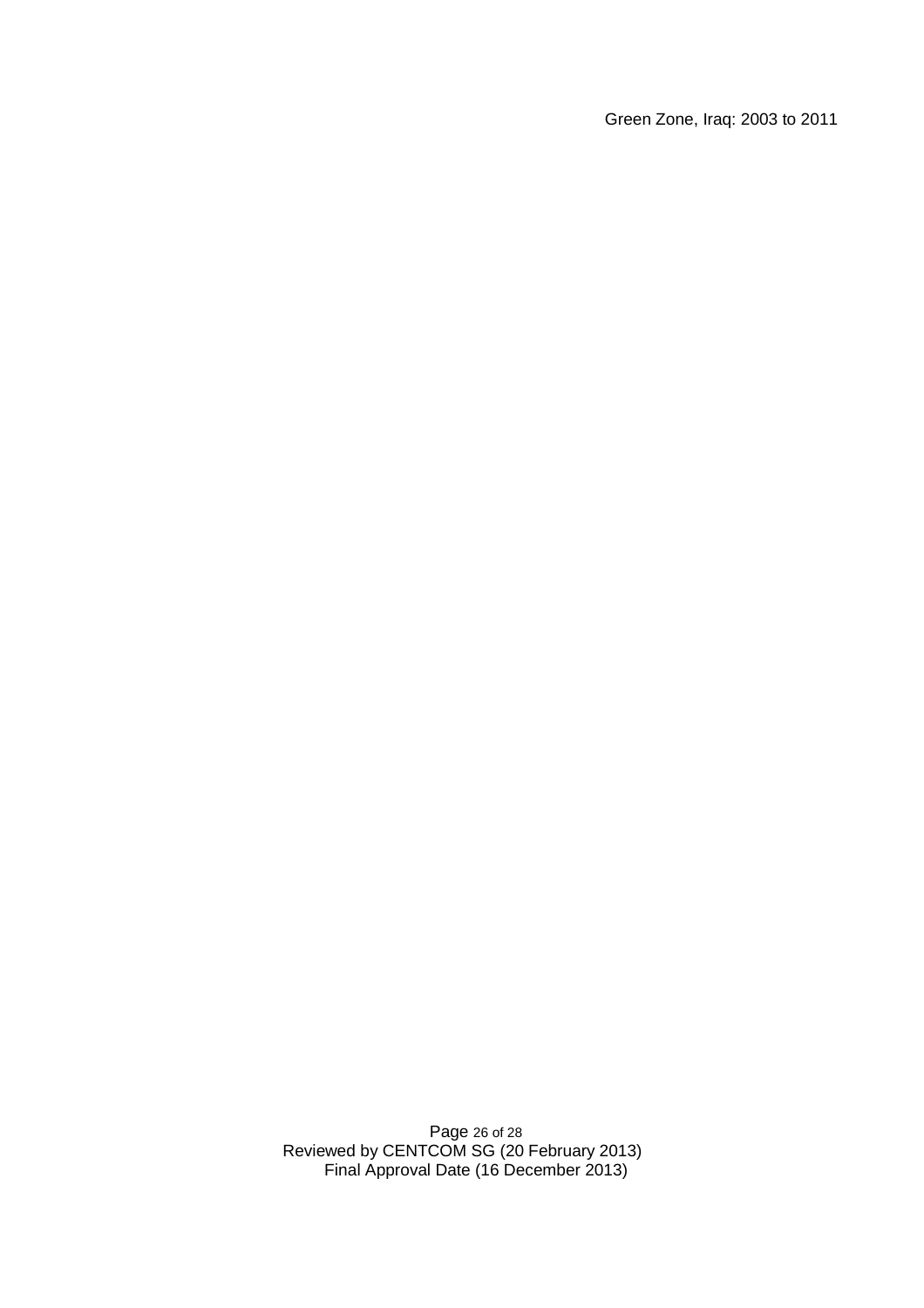# **11 References<sup>1</sup>**

- 1. Casarett and Doull's Toxicology: the Basic Science of Poisons, Chapter 2- Principles of Toxicology; Fifth Edition, McGraw Hill, New York.
- 2. Environmental Health Site Assessment FOB Freedoms Rest
- 3. Occupational and Environmental Health Site Assessment FOB Prosperity, 23-26 November 2008.
- 4. Occupational and Environmental Health Site Assessment International Zone (includes Freedom Rest, Freedom, Blackhawk, Ibn Sina Hospital, Camp Hope, and Union III, 15 June 2008 – 15 April 2009.
- 5. Defense Occupational and Environmental Health Readiness System (referred to as the DOEHRS-EH database) at https://doehrs-ih.csd.disa.mil/Doehrs/. Department of Defense (DoD) Instruction 6490.03, *Deployment Health*, 2006.
- 6. DoDI 6055.05, Occupational and Environmental Health, 2008.
- 7. Military Environmental Surveillance Library (MESL): https://doehsportal.apgea.army.mil/doehrsoehs/ . Some of the data and reports used may be classified or otherwise have some restricted distribution.
- 8. JCSM (MCM) 0028-07, Procedures for Deployment Health Surveillance, 2007.
- 9. USA PHC TG230, June 2010 Revision, Version 13
- 10. USACHPPM 2008 Particulate Matter Factsheet; 64-009-0708, 2008
- 11. Goldman RF. 2001. Introduction to heat-related problems in military operations. *In*: Textbook of military medicine: medical aspects of harsh environments Vol. 1, Pandolf KB, and Burr RE (Eds.), Office of the Surgeon General, Department of the Army, Washington DC.
- 12. IOM (Institute of Medicine). 2011*.* Long-term health consequences of exposure to burn pits in Iraq and Afghanistan*.* Washington, DC: The National Academies Press.
- 13. Modification 11 to United States Central Command Individual Protection and Individual Unit Deployment Policy, 2 December 2011.
- 14. CDC. 2012. Morbidity and Mortality Weekly Report. Imported Human Rabies in a U.S. Army Soldier. May 4, 2012. 61(17); 302-305.

 $<sup>1</sup>$  NOTE. The data are currently assessed using the TG230 2010. The general method involves an initial review of the data,</sup> which eliminates all chemical substances not detected above 1-yr negligible MEG. Those substances screened out are not considered acute or chronic health hazards so are not assessed further. For remaining substances, acute and chronic health effects are evaluated separately for air and water (soil is only evaluated for long term risk). This is performed by deriving separate short-term and long term population exposure level estimates (referred to as population exposure point concentrations (PEPC) that are compared to MEGs derived for similar exposure durations. If less than or equal to negligible MEG the risk is Low. If levels are higher than negligible then there is a chemical-specific toxicity and exposure evaluation by appropriate SMEs, which includes comparison to any available marginal, critical or catastrophic MEGs. For drinking water 15 L/day MEGs are used for the screening while site specific 5-15 L/day are used for more detailed assessment. For nondrinking water (such as that used for personal hygiene or cooking) the 'consumption rate' is limited to 2 L/day (similar to the EPA) which is derived by multiplying the 5 L/day MEG by a factor of 2.5. This value is used to conservatively assess non drinking uses of water.